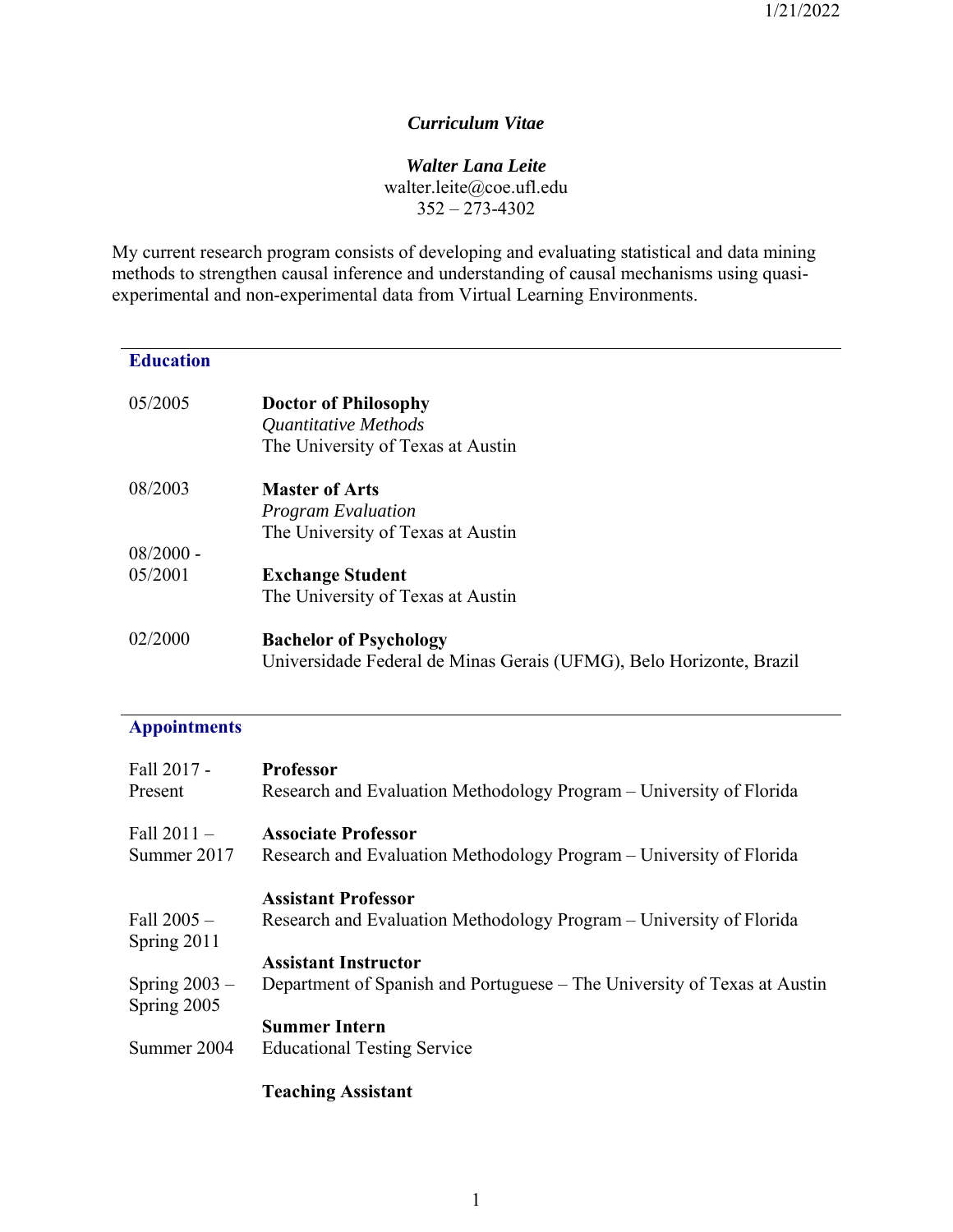| Spring $2002$ -<br>Fall 2002 | Quantitative Methods Program – The University of Texas at Austin                                                           |
|------------------------------|----------------------------------------------------------------------------------------------------------------------------|
| Spring 2002                  | <b>Research Assistant/Survey Manager</b><br>The University of Texas at Austin, University of Texas Pan American            |
| Fall $2002 -$<br>Spring 2003 | <b>Research Assistant</b><br>Minority Mathematics and Science Education Cooperative – The University<br>of Texas at Austin |
| Summer 2001                  | <b>Research Intern/Survey Data Analyst</b><br><b>Texas Homeless Network</b>                                                |

#### **Books**

Leite, W. L. (2017). *Practical propensity score methods using R*. Thousand Oaks, CA: Sage.

#### **Book chapters**

- 1. Leite, W. L., Nazari, S. (217). Marlowe-Crowne Social Desirability Scale. In: V. Zeigler-Hill, T.K. Shackelford (eds.), *Encyclopedia of Personality and Individual Differences*, New York: Springer, p. 45-46. DOI 10.1007/978-3-319-28099-8\_45-1
- 2. Leite, W. L., & Collier, Z. K. (2018). Data Mining. In. B. Fey (Eds.), *The SAGE Encyclopedia of Educational Research, Measurement, and Evaluation*. Thousand Oaks, CA: Sage, p. 459-461. DOI: http://dx.doi.org/10.4135/9781506326139.n181
- 3. Leite, W. L. (2015). Latent growth modeling of longitudinal data with propensity score matched groups. In Wei Pan, & Haiyan Bai. *Propensity Score Analysis: Fundamentals, Developments, and Extensions*, (pp. 191-216.) New York, NY: Guilford.
- 4. Marcoulides, G., & Leite, W. L. (2013). Exploratory data mining algorithms for conducting searches in structural equation modeling: A comparison of some fit criteria. In. J. J. McArdle & G. Ritschard. (Eds.), *Contemporary issues in exploratory data mining in the behavioral sciences* (pp. 150-171). New York, NY: Taylor & Francis.
- 5. Bandalos, D. L. & Leite, W. L. (2013). Use of Monte Carlo Studies in Structural Equation Modeling Research. In G. R. Hancock & R. O. Mueller (Eds.), *Structural equation modeling: A second course* (2nd Ed.) (pp.564-666). Greenwich, CT: Information Age Publishing.

**Peer-reviewed articles**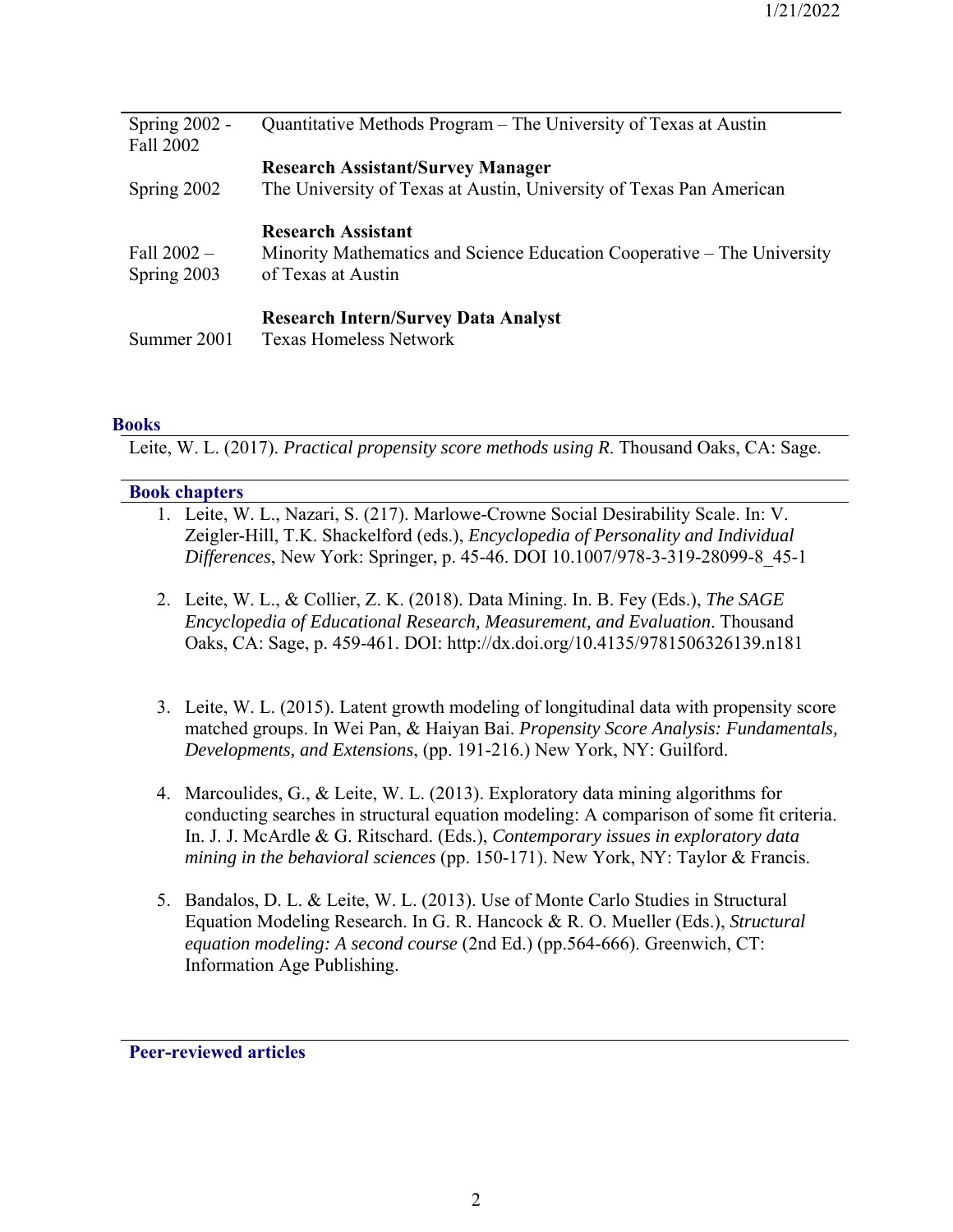Collier, Z. K., & Leite, W. L. (2021). A Tutorial on Artificial Neural Networks in Propensity Score Analysis. *Journal of Experimental Education*. DOI: 10.1080/00220973.2020.1854158

Collier, Z. K., Leite, W. L, & Zhang, H. (2021): Estimating propensity scores using neural networks and traditional methods: a comparative simulation study, Communications in Statistics - Simulation and Computation, DOI: 10.1080/03610918.2021.1963455

Myers, J.A., Redding, C., Brownell, M.T., Gage, N.A, & Leite, W. (In press). Teacher qualification typologies and their relationship with the math achievement of adolescents atrisk for math difficulties: A latent class analysis study. Teacher Education and Special Education.

Leite, W. L., Jing, X., Kuang, H., Kim, D. & Huggins-Manley, A. C. (2021). Multilevel mixture modeling with propensity score weights for quasi-experimental evaluation of virtual learning environments. Structural Equation Modeling. https://doi.org/10.1080/10705511.2021.1919895

Mitten, C., Collier, Z. K., & Leite, W. L. (2021). Online Resources for Mathematics: Exploring the Relationship between Teacher Use and Student Performance. Investigations in Mathematics Learning, 1-18. https://doi.org/10.1080/19477503.2021.1906041

Collier Z. K., Leite W. L., Karpyn A. (2021). Neural Networks to Estimate Generalized Propensity Scores for Continuous Treatment Doses. Evaluation Review. doi:10.1177/0193841X21992199

Qiu, Y., Leite, W., Rodgers, M., & Hagler, N. (in press). Construct Validation of an Innovative Observational Child Assessment System: Teaching Strategies GOLD® Birth Through Third Grade Edition. Early Childhood Research Quarterly.

Leite, W. L., Shen, Z., Marcoulides, K. M., Fisk, C., & Harring, J. (2021). Using Ant Colony Optimization for Sensitivity Analysis in Structural Equation Modeling. Structural Equation Modeling.

https://www.tandfonline.com/doi/full/10.1080/10705511.2021.1881786

Castañeda , G., Colby, S. E., Barnett, T. E., Olfert, M. D., Zhou, W., Leite, W. L., Zein, A. E., & Mathews, A. E. (2020) Examining the effect of weight conscious drinking on binge drinking frequency among college freshmen, Journal of American College Health, 68:8, 906-913, DOI: 10.1080/07448481.2019.1642204

Kim, D., Lee, Yongseok, Leite, W. L., Huggins-Manley, A. C. (2020). Exploring student and teacher usage patterns associated with student attrition in an open educational resource-supported online learning platform. Computers & Education, 156, https://doi.org/10.1016/j.compedu.2020.103961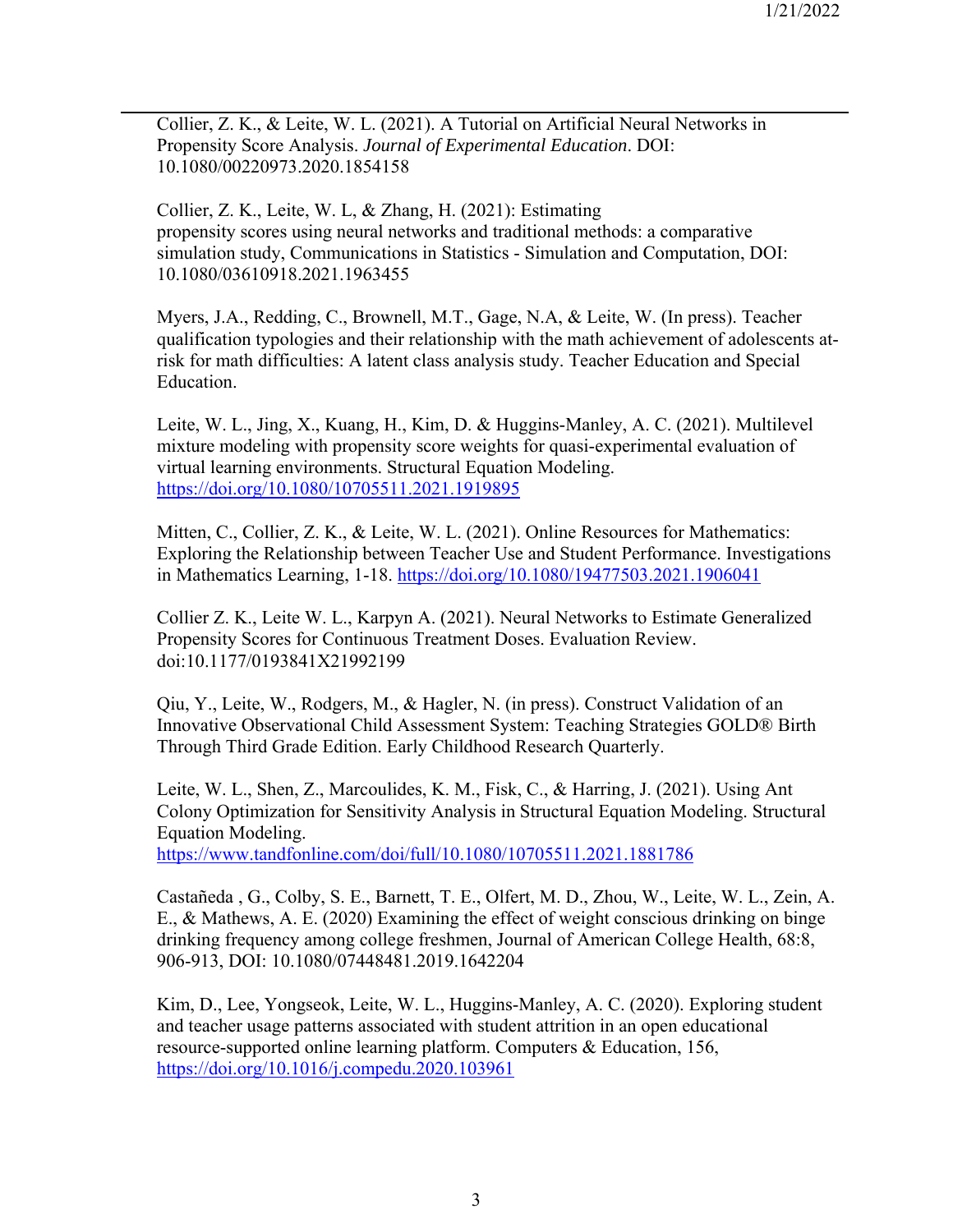Raborn, W. N. , Leite, W. L., Marcoulides, . M. (2020). A Comparison of Metaheuristic Optimization Algorithms for Scale Short-Form Development. Educational and Psychological Measurement, 80, 910-931. https://doi.org/10.1177%2F0013164420906600

Huggins-Manley, A. C., Beal, C. R., D'Mello, S. K., Leite, W. L., Cetin-Berber, D. D., Kim, D., & McNamara, D. S. (2019). A commentary on construct validity when using operational virtual learning environment data in effectiveness studies. *Journal of Research on Educational Effectiveness*, 12, 750-759. https://doi.org/10.1080/19345747.2019.1639869

Smith-Adcock, S., Leite, W. L, Kaya, Y., Amatea, E. (2019). A Model of Parenting Risk and Resilience, Social-Emotional Readiness, and Reading Achievement in Kindergarten Children from Low-Income Families. *Journal of Child and Family Studies*. 28, 2826– 2841. https://doi.org/10.1007/s10826-019-01462-0

Leite, W. L. , Cetin-Berber, D. D., Huggins-Manley, A. C., Collier, Z. K., & Beal, C. R. (2019). The relationship between Algebra Nation usage and high‐stakes test performance for struggling students. *Journal of Computer Assisted Learning*, 35, 569–581. https://doi.org/10.1111/jcal.12360

Aydin, B., Algina, J., & Leite, W. L. (2019). Comparison of Model and Design-Based Approaches to Detect the Treatment Effect and Covariate by Treatment Interactions in Three-Level Models for Multi-site Cluster Randomized Trials. *Behavior Research Methods*. 51, 243–257. https://doi.org/10.3758/s13428-018-1080-1

Leite, W. L., Stapleton, L. M., & Bettini, E. F. (2019). Propensity Score Analysis of Complex Survey Data with Structural Equation Modeling: A Tutorial with Mplus. *Structural Equation Modeling: A Multidisciplinary Journal*, 26:3, 448- 469, DOI: 10.1080/10705511.2018.1522591

Bishop, C. D., Leite, W. L., Snyder, P. (2018). Using Propensity Score Weighting to Reduce Selection Bias in Large-Scale Data Sets. *Journal of Early Intervention, 40(4), 347- 362.* 

Leite, W. L., Aydin, B. & Gurel, S. (2019). A Comparison of Propensity Score Weighting Methods for Evaluating the Effects of Programs with Multiple Versions. *The Journal of Experimental Education*, 87, 75-88. DOI: 10.1080/00220973.2017.1409179

Cetin-Berber, D. D., & Leite, W. L. (in press). A comparison of one-step and three-step approaches for including covariates in the shared parameter growth mixture model. *Structural Equation Modeling*. 10.1080/10705511.2018.1428806

Bettini, E., Jones, N., Brownell, M. , Conroy, M., Leite, W. L. (2018). Relationships between Novice Teachers' Social Resources and Workload Manageability. *Journal of Special Education*, 52 (2), 113-126.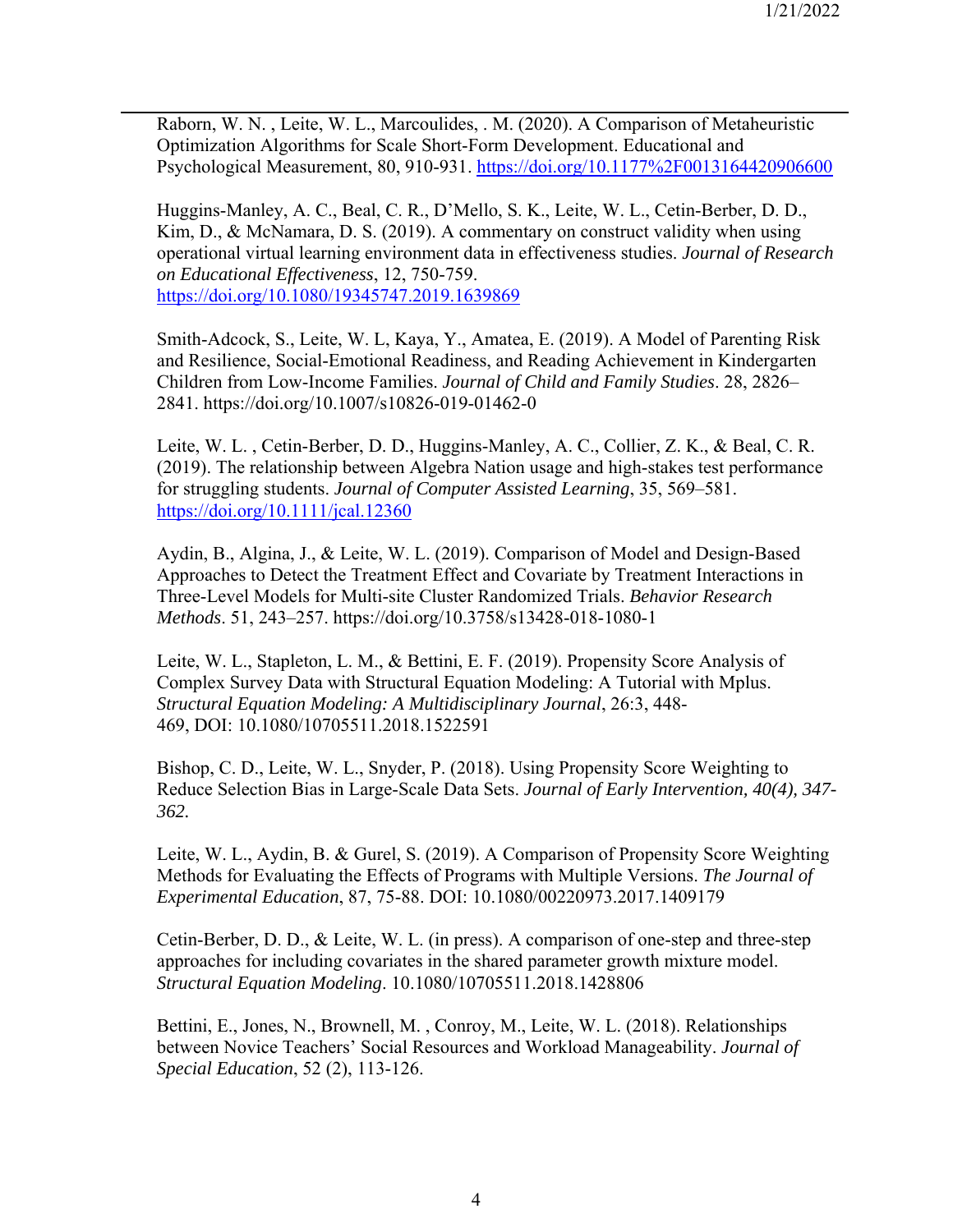Rarborn, A. W. , & Leite, W. L. (2018). ShortForm: An R package to select scale short forms with the ant colony optimization algorithm. *Applied Psychological Measurement*, 42(6), 516-517.

Gage, N., Leite, W. L., Childs, K. & Kincaid, D. (2017). *Average Treatment Effect of School-wide Positive Behavior Supports (SWPBIS) on School-Level Academic Achievement in Florida.* Journal of Positive Behavior Interventions. 19(3), 158-167.

Collier, Z. K. & Leite, W. L. (2017). A Comparison of Three-Step Approaches for Auxiliary Variables in Latent Class and Latent Profile Analysis. *Structural Equation Modeling*, 24:6, 819-830, DOI: 10.1080/10705511.2017.1365304

Li, Z., Leite, W. L., Thompson, L., Gross, H. E., Shenkman, E., Reeve, B. B., DeWalt, D. A., & Huang. I. (2017). Determinants of longitudinal health-related quality of life change in children with asthma from low-income families: a report from the PROMIS Pediatric Asthma Study. *Clinical and Experimental Allergy*. 47, 383–394, doi: 10.1111/cea.12827

Hu, J., & Leite, W. L. (2017). An Evaluation of the Use of Covariates to Assist in Class Enumeration in Linear Growth Mixture Modeling. *Behavior Research Methods*, 49 (3), 1179-1190.

Kaya, Y., & Leite, W. L. (2017). Assessing change in latent skills across time with longitudinal cognitive diagnosis modeling: An evaluation of model performance. *Educational and Psychological Measurement, 77(3) 369–388.* 

Barnes, T., Leite, W. L., & Smith, S. (2017). A Quasi-experimental analysis of schoolwide violence prevention programs. *Journal of School Violence*, 16, 49-67.

Barnes, T. N., Smith, S. W., Daunic, A. P., & Leite, W. L. (2016). Do student characteristics influence the effectiveness of the tools for getting along curriculum?: an examination using a cognitive-behavioral intervention. *Education and Treatment of Children*, 39, 569-592.

Chang, Y., Ko, Y. J. & Leite, W. L. (2016). The Effect of Perceived Brand Leadership on Luxury Service WOM. *Journal of Services Marketing*, 30, 659 – 671.

Aydin, B., Leite, W. L, & Algina, J. (2016). The effects of including observed means or latent means as covariates in multilevel models for cluster randomized trials. *Educational and Psychological Measurement*, 76, 803–823.

Koo, N., Leite, W. L., & Algina, J. (2016). Mediated effects with the parallel process latent growth model: an evaluation of methods for testing mediation in the presence of nonnormal data. *Structural Equation Modeling*, 23, 32-44.

Tavares, H. R., Carvallho, Adriana. M., & Leite, W. L. (2016). Curva de crescimento em Matemática via Teoria da Resposta ao Item [Growth curve for Mathematics via Item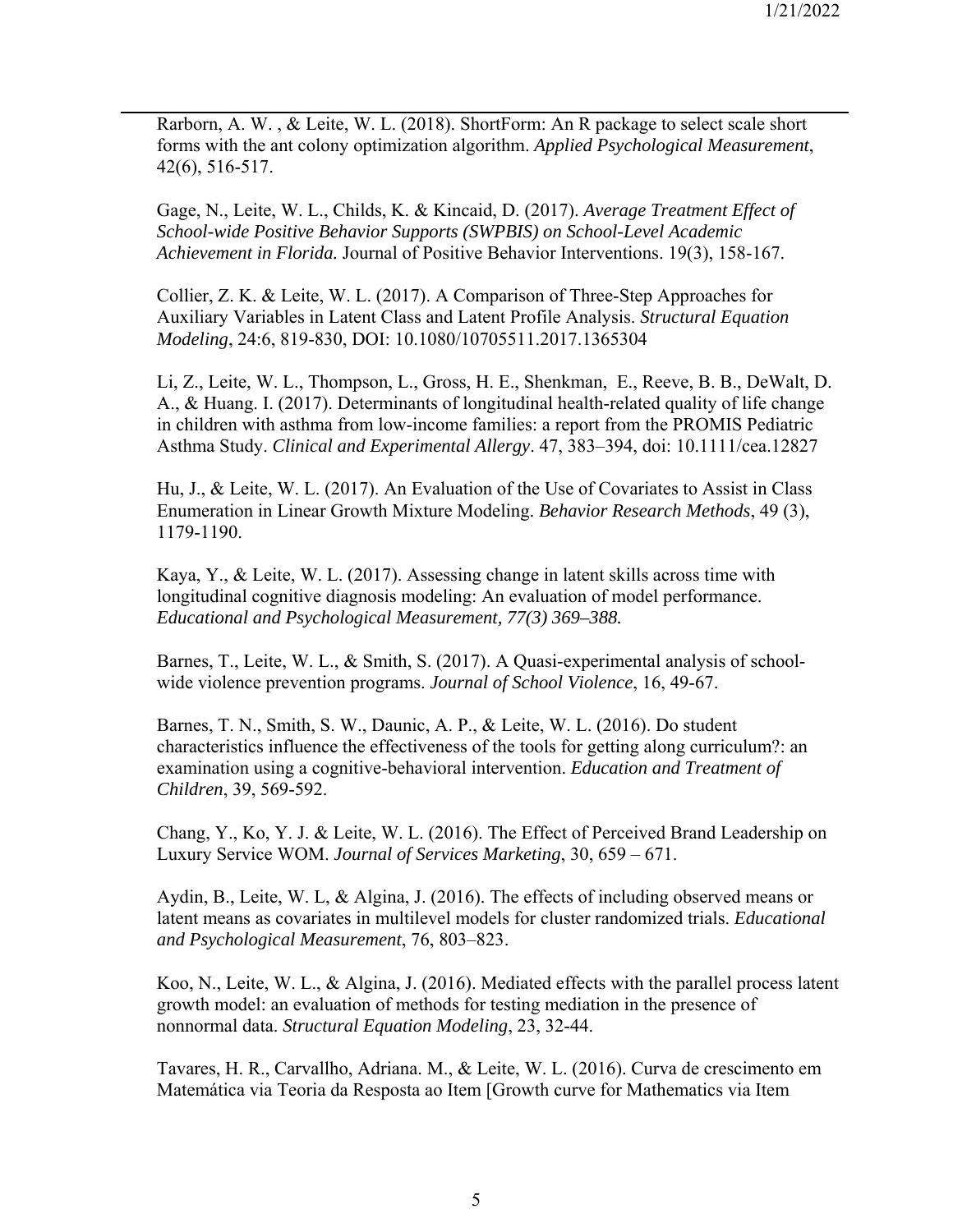Response Theory]. *Estudos em Avaliação Educacional [Studies in Educational Evaluation]).* 27, 242-266. doi: 10.18222/eae.v27i64.3790

Belchior, P., Marsiske, M., Leite, W. L., Yam, A., Thomas, K., and Mann, W. (2016). *Games for Health Journal*. 5(3): 151-156. doi:10.1089/g4h.2015.0049.

Leite, W. L., Jimenez, F., Kaya, Y., Stapleton, L. M., MacInnes, J. W., & Sandbach, R. (2015). An evaluation of weighting methods based on propensity scores to reduce selection bias in multilevel observational studies. *Multivariate Behavioral Research*. 50, 265–284.

Park, Y., Gurel, S., Oh, J., Leite, W., & Bettini, E. F. (2015). Literacy related school readiness skills of English language learners in Head Start: An analysis of the School Readiness Survey. *Journal of Early Childhood Research,* 13, 280–294.

Aydin, B., Leite, W. L., & Algina, J. (2014). The Consequences of Ignoring Variability in Measurement Occasions within Data Collection Waves in Latent Growth Models. *Multivariate Behavioral Research,* 49, 149–160.

Koo, N. & Leite, W. L. (2014). The Impact of Ignoring Time Series Processes in Linear Growth Mixture Modeling. *Structural Equation Modeling*, 21, 210–224.

Zhang, L., Jin, R., Leite, W. L., & Algina, J. (2014). Additive Models for Multitrait-Multimethod Data with a Multiplicative Trait-Method Relationship: A Simulation Study. *Structural Equation Modeling,* 21, 68–80.

Matos, D. A. S., Leite, W. L., Brown, G. T. L., & Cirino, S. D. (2014). An analysis of the factorial structure of the Teacher Communication Behavior Questionnaire with Brazilian high school science students. *Psicologia: Teoria e Pesquisa [Psychology: Theory and Research]*, 30(2), 223-234.

Adams, A., Ross, D., Swain, C., Dana, N, Leite, W., & Sandbach, R. (2013). Preparing teacher leaders in a job-embedded graduate program: Changes within and beyond the classroom walls. *Teacher Education and Practice*, 26 (3), 581-597.

Matos, D. A. S., Cirino, S. D., Brown, G. T. L., & Leite, W. L. (2013). A avaliação no ensino superior: Concepções múltiplas de estudantes Brasileiros [Assessment in higher education: Multiple conceptions of Brazilian students]. Estudos em Avaliação Educacional [Studies in Educational Evaluation), 24 (54), 172-193.

Leite, W. L., Sandbach, R., Jin, R., MacInnes, J., & Jackman, G. A. (2012). An Evaluation of Latent Growth Models for Propensity Score Matched Groups. *Structural Equation Modeling*. 19, 437–456.

Boman IV, J. H., Ward, J. T., Gibson, C. L., & Leite, W. L. (2012) Can a perceptual peer deviance measure accurately measure a peer's self-reported deviance? *Journal of Criminal Justice*. 40, 463–471.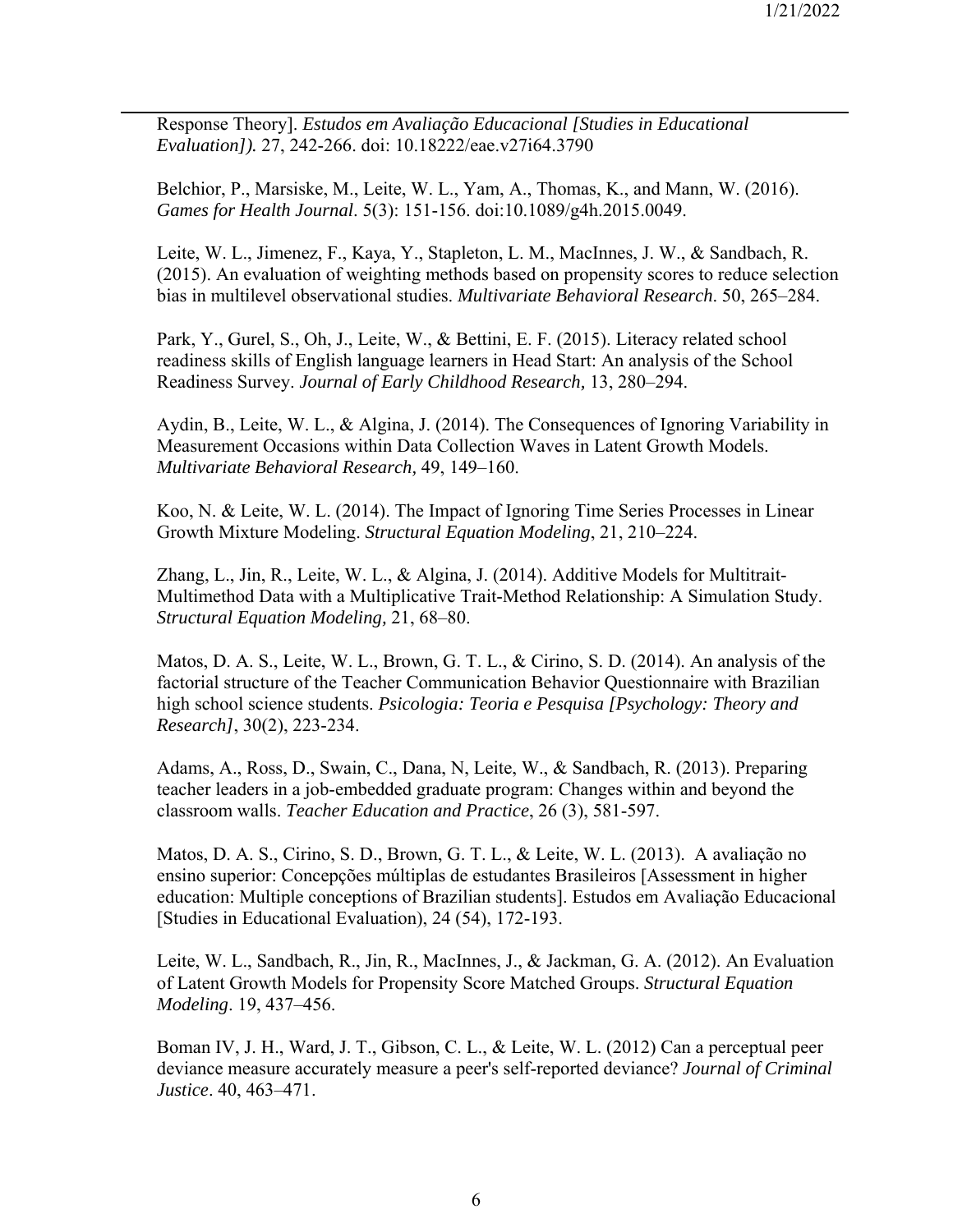Leite, W. L. (2012): Latent Growth Curve Modeling By Kristopher J. Preacher, Aaron L. Wichman, Robert C. MacCallum, and Nancy E. Briggs. *Structural Equation Modeling*, 19, 152-155.

Leite, W. L., & Stapleton, L. (2011). Detecting growth shape misspecifications in latent growth models: An evaluation of fit indices. *The Journal of Experimental Education*, 79, 361-381.

Jackman, M. G., Leite, W. L., & Cochrane, D. (2011). Estimating latent variable interactions with the unconstrained approach: A comparison of methods to form product indicators for large, unequal numbers of items. *Structural Equation Modeling*, 18, 274- 288.

Leite, W. L., & Zuo, Y. (2011). Modeling latent Interactions at level two in multilevel structural equation models: An evaluation of mean-centered and residual-centered unconstrained Approaches. *Structural Equation Modeling,* 18, 449-464.

Behar-Horestein, L. S., & Leite, W. L. (2011). The Student-Centered Teachers' Beliefs Survey: An initial validity study based on a unified latent variable framework. *Curriculum and Teaching*, 26(1), 57-72.

Leite, W. L., & Beretvas, S. N. (2010). The performance of multiple imputation for Likerttype items with missing data. *Journal of Modern Applied Statistical Methods*, 9(1), 64-74*.*

Ward, J., Gibson, C., Boman, J. & Leite, W. L. (2010). Assessing the validity of the Retrospective Behavioral Self-Control scale: Is the General Theory of Crime stronger than the evidence suggests? *Criminal Justice and Behavior.* 37, 336-357.

Leite, W. L., & Cooper, L. A. (2010). Detecting social desirability bias using factor mixture models. *Multivariate Behavioral Research,* 45, 271-293.

Leite, W. L., Svinicki, M., & Shi, Y. (2010). Attempted validation of the scores of the VARK: Learning Styles Inventory with multitrait–multimethod confirmatory factor analysis models. *Educational and Psychological Measurement.* 70, 323-339.

Tuccitto, D. E., Giacobbi Jr., P. R., & Leite, W. L. (2010). The internal structure of positive and negative affect: A confirmatory factor analysis of the PANAS. *Educational and Psychological Measurement,* 70, 125-141.

Shi, Y., Leite, W. L., & Algina, J. (2010). The impact of omitting the interaction between crossed factors in cross-classified random effects modeling. *British Journal of Mathematical and Statistical Psychology.63, 1-15.*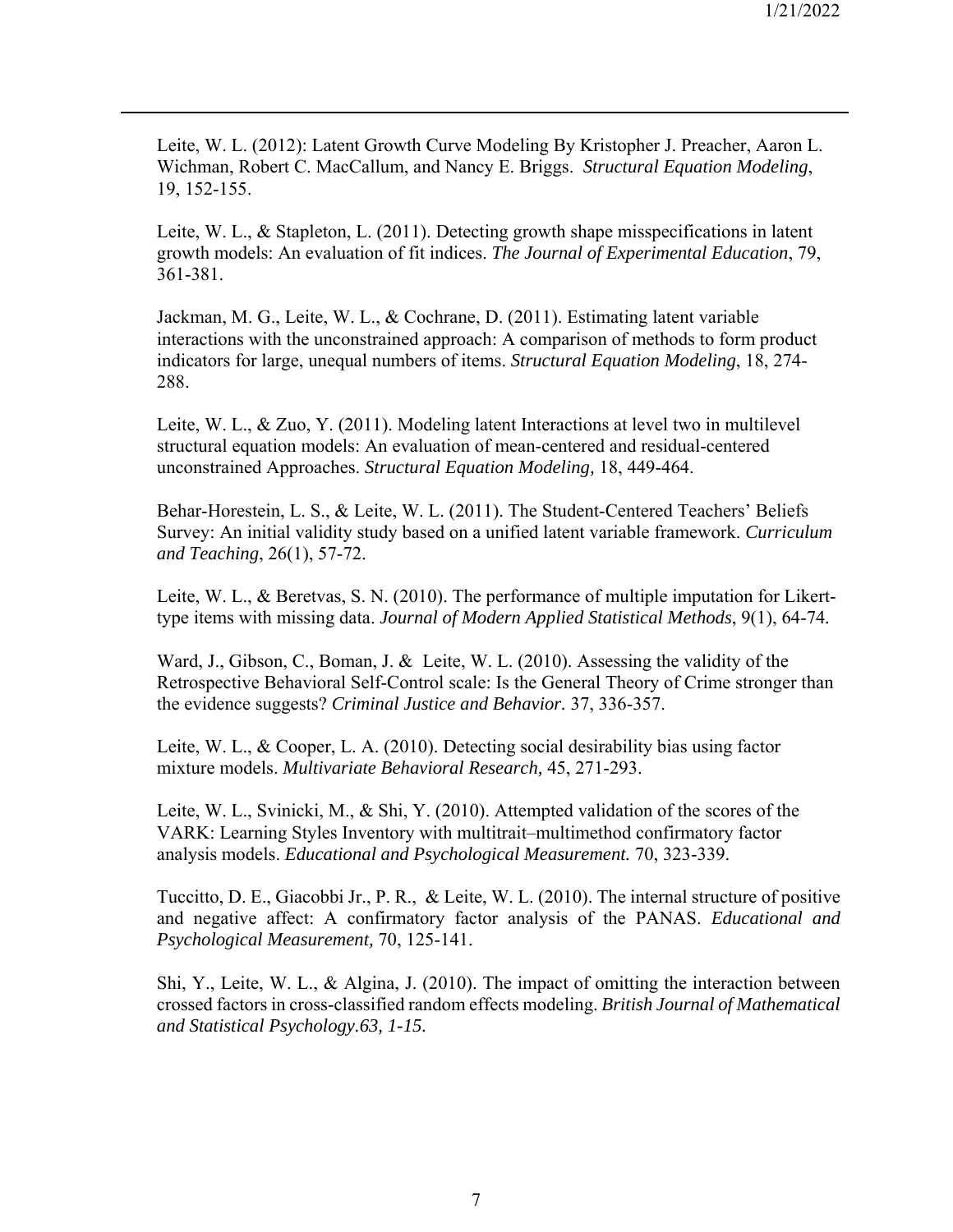Huang, I. C., Shenkman, E. A., Leite, W., Knapp, C. A., Thompson, L. A., & Revicki, D. A. (2009). Agreement was not found in adolescents' quality of life rated by parents and adolescents. *Journal of Clinical Epidemiology*, 62, 337-346.

Lane, H. B., Hudson, R. F., Leite, W. L., Kosanovich, M. L., Strout, M. T., Fenty, N. S., & Butler, T. W. (2009). Teacher knowledge about reading fluency and students' reading fluency growth in Reading First schools. *Reading and Writing Quarterly*. 25(1), 57-86.

Leite, W. L., Huang, I., & Marcoulides, G. A. (2008). Item selection for the development of short-forms of scales using an Ant Colony Optimization algorithm. https://doi.org/10.1080/00273170802285743

#### *Multivariate Behavioral Research*.43, 411-431.

Matos, D. A. S. ; Cirino, S. D. ; Leite, W. L. (2008). Instrumentos de avaliação do ambiente de aprendizagem da sala de aula: uma revisão da literatura. [Instruments for the evaluation of classroom learning environment: A literature review]. *Ensaio. Pesquisa em Educação em Ciências*, 10, 117-130.

Huang, I., Liu, J., Wu, A., Wu, M., Leite, W., & Hwang, C. (2008). Evaluating the reliability, validity and minimally important difference of the Taiwanese version of the Diabetes Quality of Life (DQOL) measurement. *Health and Quality of Life Outcomes*. 6, 87-99.

Huang I., Hwang, C. Wu M., Leite, W. L., & Wu A. W. (2008). Diabetes-specific or generic measures for health-related quality of life? Evidence from psychometric validation of the D-39 and SF-36. *Value in Health,* 11, 405-461.

Huang I., Frangakis C., Atkinson, M. J., Willkes, R. J., Leite, W. L., Vogel, W. B., & Wu., A. W. (2008). Addressing ceiling effects in health status measures: A comparison of techniques applied to measures for people with HIV disease. *Health Services Research.* 43, 327-339.

Leite, W. L. (2007). A comparison of latent growth models for constructs measured by multiple Items. *Structural Equation Modeling*. 14, 581-610.

Leite, W. L., & Beretvas, S. N. (2005). Validation of scores on the Marlowe-Crowne Social Desirability Scale and the Balanced Inventory of Desirable Responding*. Educational and Psychological Measurement*, 65, 140-154.

Stapleton, L. M., & Leite, W. L. (2005). A review of syllabi for a sample of structural equation modeling courses. *Structural Equation Modeling*, 12, 642-664.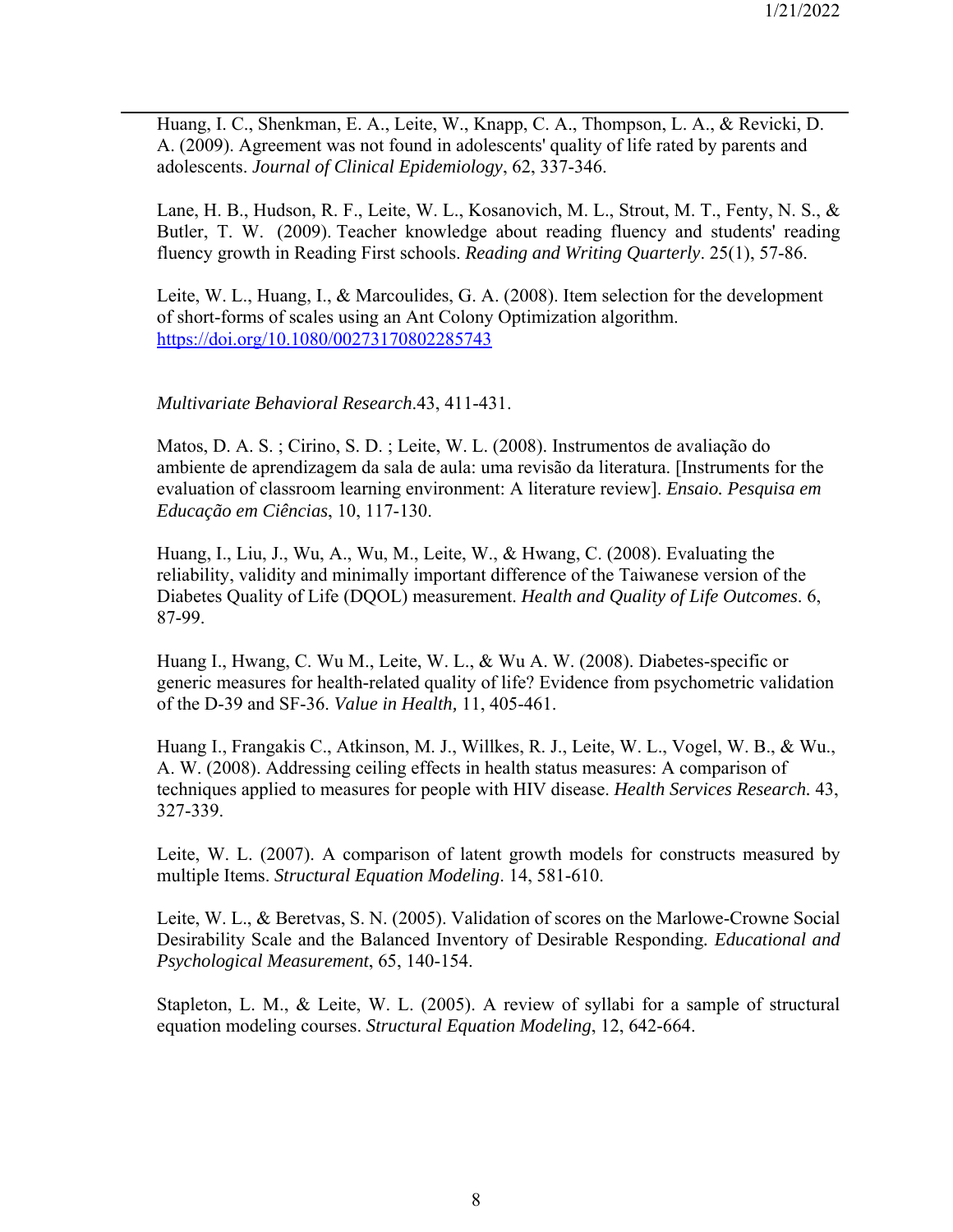Beretvas, S. N., Meyers, J. L., & Leite, W. L. (2002). A reliability generalization study of the Marlowe-Crowne Social Desirability Scale. *Educational and Psychological Measurement*, 62(4), 570 -589.

#### **Software**

- 1. Leite, W., & Shen, Z. (2020). SEMsens: A tool for sensitivity analysis in structural equation modeling (Version 0.2.6) [Software]. https://CRAN.Rproject.org/package=SEMsens
- 2. Raborn, A., & Leite, W. L. (2017). ShortForm: Automatic Short Form Creation. https://cran.r-project.org/package=ShortForm

#### **Reports**

Rodgers, M.K., Leite, W.,Ye, J., Gilliam, W., Glaser, L., & Thorman, A.; (2016). *Early Learning Performance Funding Pilot Project: Final Evaluation Report 2015-2016*. Tallahassee, FL: Florida's Office of Early Learning. Conference Proceedings

#### **Conference Proceedings**

Leite, W. L., Roy, S., Chakraborty, N., Michailidis, G., Huggins-Manley, A. C., D'Mello, S. K., Faradonbeh, M. K. S., Jensen, E., Kuang, H. & Jing, Z. (2022). A novel video recommendation system for algebra: An effectiveness evaluation study. In LAK22: 12th International Learning Analytics and Knowledge Conference (LAK22), March 21–25, 2022, Online, USA. ACM, New York, NY, USA, https://doi.org/10.1145/3506860.3506906

Li, C., Xing, W., & Leite, W. L. (2021). Yet Another Predictive Model? Fair Predictions of Students' Learning Outcomes in an Online Math Learning Platform. *Proceedings of the 11th International Learning Analytics and Knowledge Conference (LAK21)*. https://doi.org/10.1145/3448139.3448200

Xue, K., Huggins-Manley, A. C., & Leite, W. L. (2020). Semi-supervised Learning Method for Adjusting Biased Item Difficulty Estimates Caused by Nonignorable Missingness under 2PL-IRT Model. In: A. N. Rafferty, J. Whitehill, C. Romero, & V. Cavalli-Sforza (eds). *Proceedings of The 13th Conference of Educational Data Mining.*  https://educationaldatamining.org/files/conferences/EDM2020/papers/paper\_217.pdf

Raborn, A., Leite, W., and Marcoulides, K. (2019). A Comparison of Automated Scale Short Form Selection Strategies. In: M. Desmarais, C. F. Lynch, A. Merceron, & R. Nkambou (eds.) *The 12th International Conference on Educational Data Mining*, pp. 402 – 407

#### **Conference Presentations**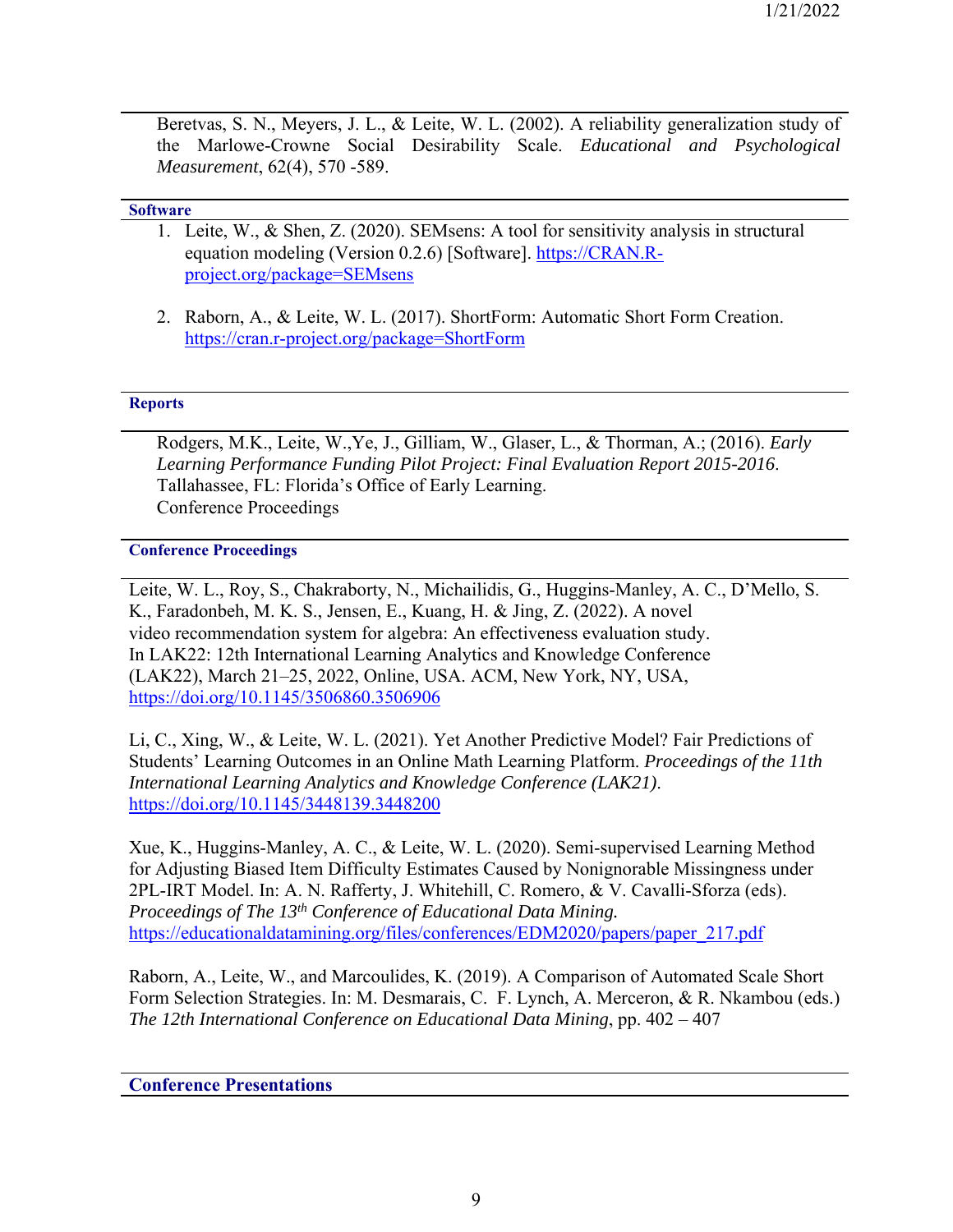- 1. Shin, J., Balyan, R., Banawan, M., Leite, W. L., McNamara, D. (2021, April). Theory-Driven Natural Language Processing: Revealing Distinct Patterns of Pedagogical Communication in Algebra Tutoring. Paper presented at the 2021 American Educational Research Association (AERA) Annual Meeting. Virtual.
- 2. Li, Z., Huggins-Manley, A. C., Miller, D. & Leite, W. L. (2021, April). Ability Parameter Recovery in Virtual Learning Environment Item Response Data With the Sequential Two-Parameter Logistic Item Response Theory (2PL-IRT) Model. Paper presented at the 2021 American Educational Research Association (AERA) Annual Meeting. Virtual.
- 3. Nazari, S. & Leite, W. L. (2021, April). Person-Fit Indices to Detect Social Desirability Bias Using Classifiers. Paper presented at the 2021 American Educational Research Association (AERA) Annual Meeting. Virtual.
- 4. Shen, Z. & Leite, W. L. (2021, April). Optimal Design of Group-Randomized Trials Probing Meditation Effects With Group-Level Mediators. Paper presented at the 2021 American Educational Research Association (AERA) Annual Meeting. Virtual.
- 5.
- 6. Zhang, H., Quan, J., & Leite, W. L. (2021, April). Causal Mediation Analysis in Structural Equation Modeling With Ratio-of-Mediator-Probability Weighting. Paper presented at the 2021 American Educational Research Association (AERA) Annual Meeting. Virtual.
- 7. Shen, Z., & Leite, W. L. (2021, April). Using Ant Colony Optimization for Sensitivity Analysis in Structural Equation Modeling. Paper presented at the 2021 American Educational Research Association (AERA) Annual Meeting. Virtual.
- 8.
- 9. Leite, W. L. (2021, April). The Potential and Challenges of Current Methods for Sensitivity Analysis in Structural Equation Modeling. Paper presented at the 2021 American Educational Research Association (AERA) Annual Meeting. Virtual.
- 10. Leite, W. L., Jing, Z., Kuang, H., Kim, D., Huggins-Manley, A. C. (2020, July). Multilevel mixture modeling with propensity score weights for quasi-experimental evaluation of virtual learning environments. Paper presented at the Causal Inference Workshop of the 2020 Educational Data Mining (EDM20) Conference.
- 11. Kuang, H., Leite, W. L., Jing, Z., & Huggins-Manley, A. C. (2020, March). Detecting Heterogeneity in an Experimental Study of a Personalized Learning Algorithm with Structural Equation Model Forests. Paper presented at the Society for Research on Educational Effectiveness (SREE) Spring 2020 Conference. Crystal City, VA.
- 12. Kuang, H., & Jing, Z. (2019, November). A Comparison of Estimation Methods for Multilevel IRT Models. Paper presented at the Florida Educational Research Association (FERA) 64th Annual Meeting. St. Petersburg, FL.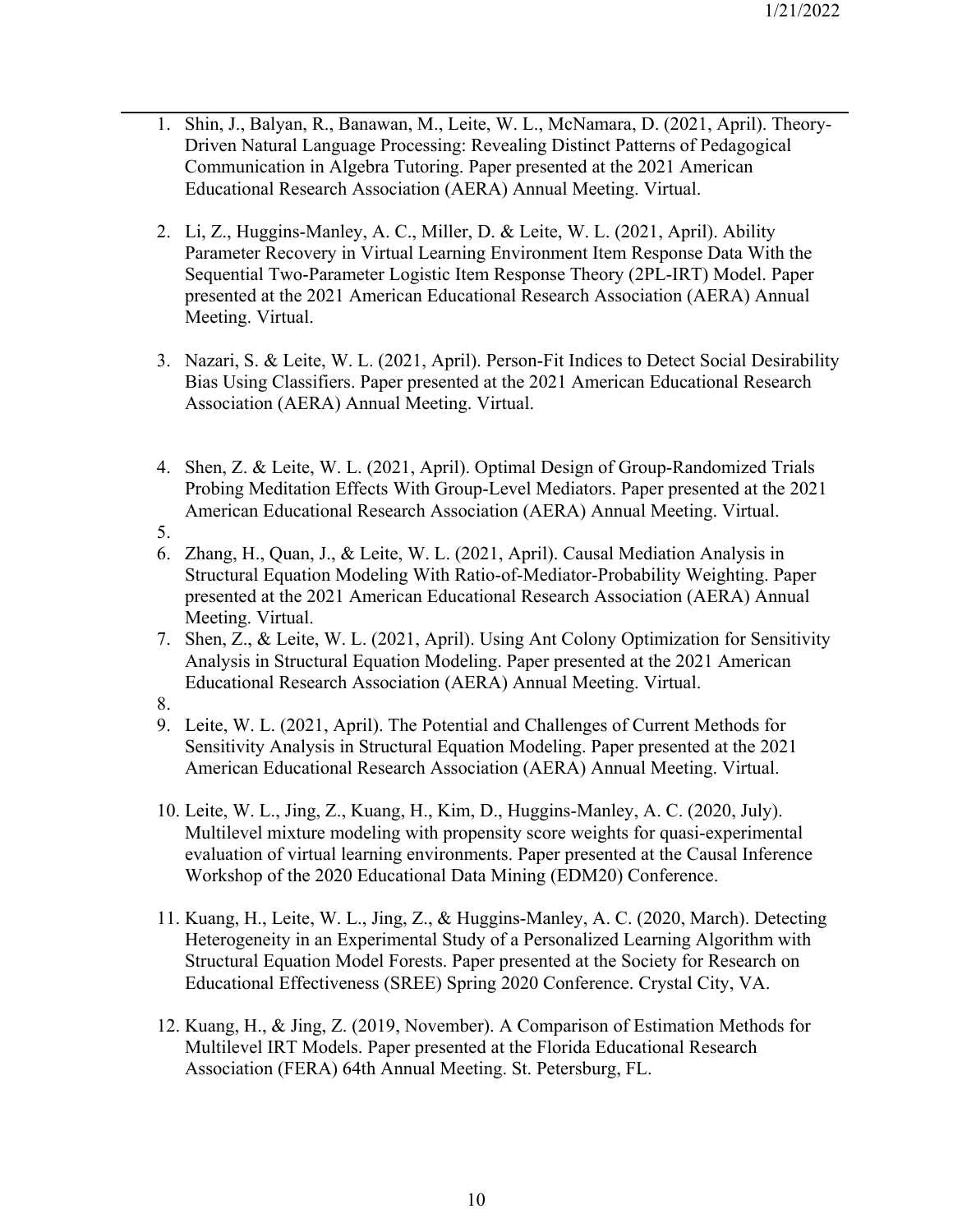- 13. Kuang, H., Leite, W. L., & Jing, Z. (2019, November). Detecting Heterogeneous Treatment Effects in an Experimental Study of a Personalized Learning Algorithm. Paper presented at the Florida Educational Research Association (FERA) 64th Annual Meeting. St. Petersburg, FL.
- 14. Jing, Z., & Kuang, H., Leite, W. L., & Huggins-Manley, A.C. (2019, November). Applying Hybrid Ant Colony Optimization Algorithm in Mixture Item Response Theory Model. Paper presented at the Florida Educational Research Association (FERA) 64th Annual Meeting. St. Petersburg, FL.
- 15. Manley, A. C., Beal, C., Leite, W. L., D'Mello, S. & Cetin-Berber, D. D. (2019, April). Going From Virtual Learning Environment Data to Educational Constructs: A Call for Improved Construct Validity. Paper presented at the Annual Meeting of the American Educational Research Association. Toronto, Canada.
- 16. Kuang, H., Leite, W. L., Jing, Z., & Marcoulides, K. M. (2019, April). Sensitivity Analysis: comparing the phantom variable approach and simulation approach. Poster presented at the 2019 American Educational Research Association (AERA) Annual Meeting. Toronto, Canada.
- 17. Jing, Z., Leite, W. L., Kuang, H., & Marcoulides, K. M. (2019, April). Optimization of model specification search in structural equation modeling with hybrid ant colony optimization algorithm. Paper presented at the 2019 American Educational Research Association (AERA) Annual Meeting. Toronto, Canada.
- 18. Jing, Z., Leite, W. L., Kuang, H., & Marcoulides, K. M. (2019, April). Using skew t distribution to estimate generalized propensity scores for highly skewed continuous treatments. Poster presented at the 2019 American Educational Research Association (AERA) Annual Meeting. Toronto, Canada.
- 19. Kuang, H., Leite, W. L., Jing, Z., & Marcoulides, K. M. (2019, January). Sensitivity Analysis with the Mediation Effect in Structural Equation Modeling. Poster presented at Statistics Annual Winter Workshop 2019: Recent Advances in Causal Inference and Mediation Analysis and their Applications. Gainesville, FL.
- 20. Jing, Z., Leite, W. L., Kuang, H., & Marcoulides, K. M. (2019, January). Using skew t distribution to estimate generalized propensity scores. Poster presented at Statistics Annual Winter Workshop 2019: Recent Advances in Causal Inference and Mediation Analysis and their Applications. Gainesville, FL.
- 21. Leite, W. L. Cetin-Berber, D. D., Huggins-Manley, A. C., & Beal, C. (2019). Quasi-Experimental Evaluation of Usage of Virtual Learning Environments: A Latent Class Approach With Inverse Probability of Treatment Weighting. Poster Presented at the Annual Meeting of the American Educational Research Association.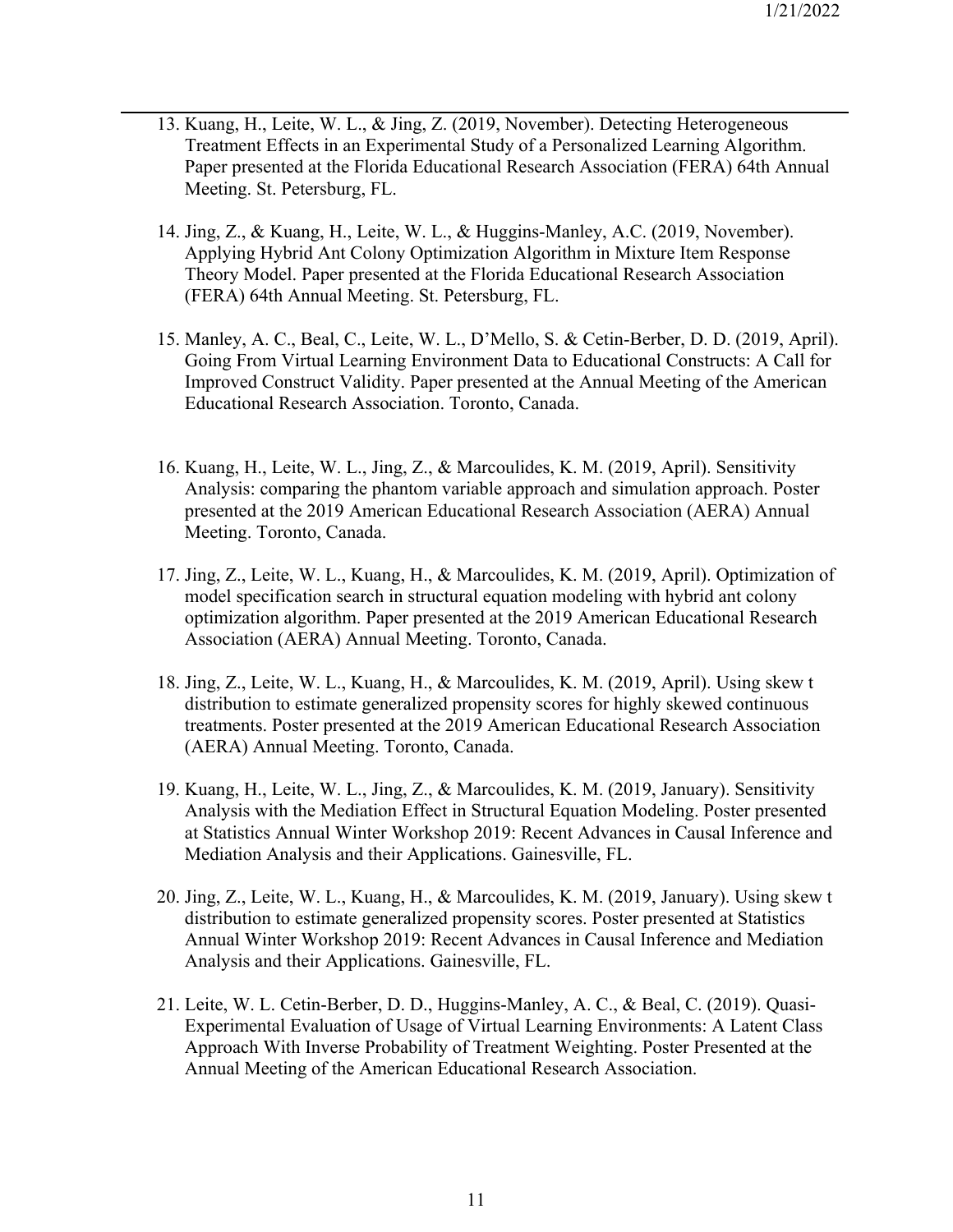- 22. Leite, W. L., Jing, Z. Cetin-Berber, D. D., Huggins-Manley, A. C., Collier, Z. K., & Beal, C. R. (2019, March). Propensity Score Methods for the Evaluation of Multilevel Usage Patterns of Virtual Learning Environments. Poster Presented at the Annual Meeting of the Society for Research on Educational Effectiveness. Washington, DC.
- 23. Zhou, J., Leite, W. L. Huggins-Manley, A. C. (2018, November). Using inverse probability weighting in an explanatory item response model to adjust for item-level missingness - An illustrative study. Paper presented at the Annual Meeting of the Florida Educational Research Association, St. Petersburg, FL.
- 24. Leite, W. L., Jing, Z. Cetin-Berber, D. D., Huggins-Manley, A. C., Collier, Z. K., & Beal, C. R. (2018, November). Quasi-experimental evaluation of usage patterns of virtual learning environments with multilevel mixture models and propensity score weighting. Paper presented at the Annual Meeting of the Florida Educational Research Association, St. Petersburg, FL.
- 25. Nazari, S., & Leite, W. L. (2018, November). Comparing piecewise latent growth model and parallel-process piecewise latent growth model: a power analysis. Paper presented at the Annual Meeting of the Florida Educational Research Association, St. Petersburg, FL.
- 26. Jing, Z., Leite, W. L., & Kuang, H. (2018, November). Optimization of model specification search in structural equation modeling with hybrid ant colony optimization algorithm. Paper presented at the Annual Meeting of the Florida Educational Research Association, St. Petersburg, FL.
- 27. Huggins-Manley, A. C., Beal, C. R., D'Mello, S., Leite, W. L., & Cetin-Berber. D. (2018, November). Going from virtual learning environment data to educational constructs: A call for improved construct validity. Paper presented at the Annual Meeting of the Florida Educational Research Association, St. Petersburg, FL.
- 28. Leite, W. L., Zhou, J., Manley, A. C., & Primi, R. (2018, July).
- 29. A Comparison of Models for Control of Response Styles in Ordinal Items. Paper presented at the International Meeting of the Psychometric Society, New York, NY.
- 30. Leite, W. L., Cetin-Berber, D., Collier, Z. K., Manley, A. C., & Beal, C. (2018, April). Impact of the Algebra Nation Tutoring Program on the Performance of Students Who Retake the End-of-Course Exam. Poster presented at the annual meeting of the American Education Research Association Conference, New York, NY.
- 31. Andrade, D., Schimitt, J., Leite, W. L., Huggins-Manley, A. C., & Borgatto, A. (2018, April). Validity Evidences for Scale of Student Propensity to Drop Out of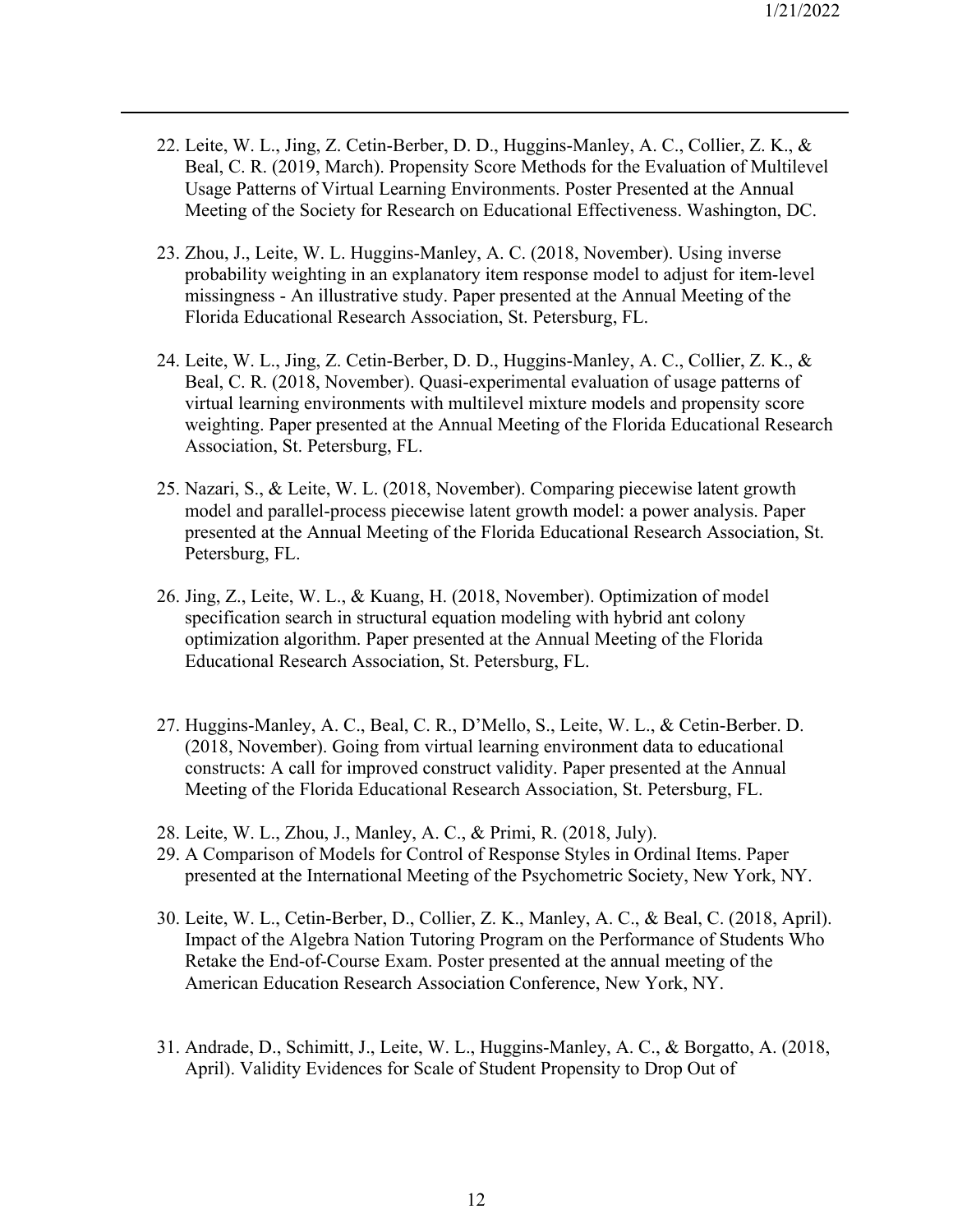Undergraduate Courses. Paper presented at the annual meeting of the American Education Research Association Conference, New York, NY.

- 32. Su, Y. & Leite, W. L. (2018, April). The Performance of Multilevel Growth Mixture Models With Between-Group Mixture for Identifying Between-Group Latent Classes. Paper presented at the annual meeting of the American Education Research Association Conference, New York, NY.
- 33. Leite, W. L., Cetin-Berber, D., Collier, Z. K., Manley, A. C., & Beal, C. (2017, November). Impact of the Algebra Nation Tutoring Program on the Performance of Students Who Retake the End-of-Course Exam. Poster presented at the annual meeting of the Florida Educational Research Association, Cocoa Beach, FL.
- 34. Cetin-Berber, D. & Leite, W. L. (2017, April). A Comparison of One-Step and Three-Step Approaches in the Shared Parameter Growth Mixture Model. Paper presented at the annual meeting of the American Education Research Association Conference. San Antonio, TX.
- 35. Collier, Z. K., & Leite, W. L. (2017, April). Teaching Neural Networks to Estimate Propensity Scores. Paper presented at the annual meeting of the American Education Research Association Conference. San Antonio, TX.
- 36. Rodger, M. K., He, J., Leite, W. L., Dogan, S. (2017, April). Improving Teacher Capacity in Early Childhood Classrooms Through an Innovative Professional Learning System. Paper presented at the annual meeting of the American Education Research Association Conference. San Antonio, TX.
- 37. Leite, W. L. (2016, December). Propensity Score Analysis. *Brazilian Conference on Item Response Theory*, Brasilia, Brazil.
- 38. Collier, Z. & Leite, W. L. (2016, November). Teaching neural networks to estimate propensity scores. Paper presented at the Annual Meeting of the Florida Educational Research Association. Lakeland, FL.
- 39. He, J., Dogan, S., Rodgers, M. K., & Leite, W. L. (2016, November). The effects of an innovative professional learning system for early childhood instructors. Paper presented at the Annual Meeting of the Florida Educational Research Association. Lakeland, FL.
- 40. Cetin-Berber, D., & Leite W. L. (2016, November). Examining the performance of one‐step and three‐step approaches by using shared
- 41. parameter growth mixture model. Paper presented at the Annual Meeting of the Florida Educational Research Association. Lakeland, FL.
- 42. Cetin-Berber, D., & Leite W. L. (2016, November). A comparison of one‐step and three‐step approaches for including covariates in the pattern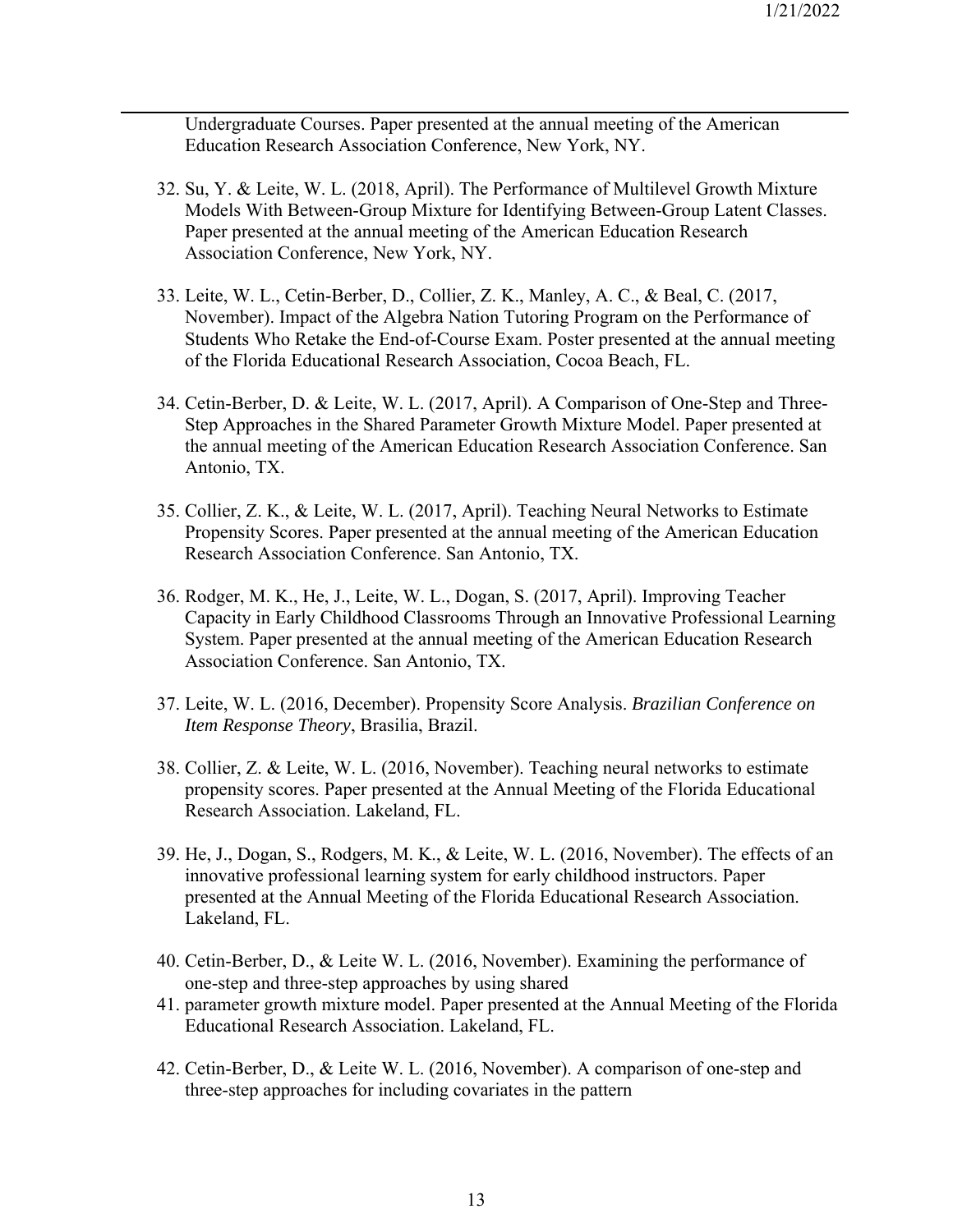- 43. mixture model. Paper presented at the Annual Meeting of the Florida Educational Research Association. Lakeland, FL.
- 44. Leite, W. L. , Aydin, B., Gurel, S., & Cetin-Berber, D. (2016, May). A comparison of methods for imputation of missing covariate data prior to propensity score analysis. Paper presented at the Modern Modelling Methods Conference. Storrs, CT.
- 45. Leite, W. L. , & Stapleton, L. M. (2016, May). Propensity score analysis with SEM: A tutorial using MPLUS. Paper presented at the Modern Modelling Methods Conference. Storrs, CT.
- 46. Leite, W. L. & Aydin, B. (2016, April). A comparison of methods for imputation of missing covariate data prior to propensity score analysis. Paper presented at the annual meeting of the American Education Research Association Conference. Washington, D.C.
- 47. Leite, W. L. & Collier, Z. (2016, April). Modeling Cross-Classified Data With and Without the Crossed Factors' Random Effects' Interaction. Poster presented at the annual meeting of the American Education Research Association Conference. Washington, D.C.
- 48. Collier, Z., & Leite, W. L. (2016, April). Testing the Effectiveness of Three-Step Approaches with Auxiliary Variables in Latent Class and Profile Analysis. American Education Research Association Conference. Washington, D.C.
- 49. Mitten, C., Collier, Z., & Leite, W. L. (2016, April). Online Resources for Mathematics: Exploring How and Why they Support Student Learning. Paper presented at the annual meeting of the American Education Research Association Conference. Washington, D.C.
- 50. Cugini, S., Collier, Z., Leite, W. L., Adams, T. (2016, February). The Impact of Algebra Nation. Paper presented at the Research Council on Mathematics Learning, Orlando, FL.
- 51. Leite, W. L. (2015, December). Latent Growth Modeling. *Brazilian Conference on Item Response Theory*, Brasilia, Brazil.
- 52. Collier, Z., & Leite, W. L. (2015, November). Testing the Effectiveness of Three-Step Approaches with Auxiliary Variables in Latent Class and Profile Analysis. Paper presented at the annual meeting of the Florida Education Research Association. Altamonte Springs, FL.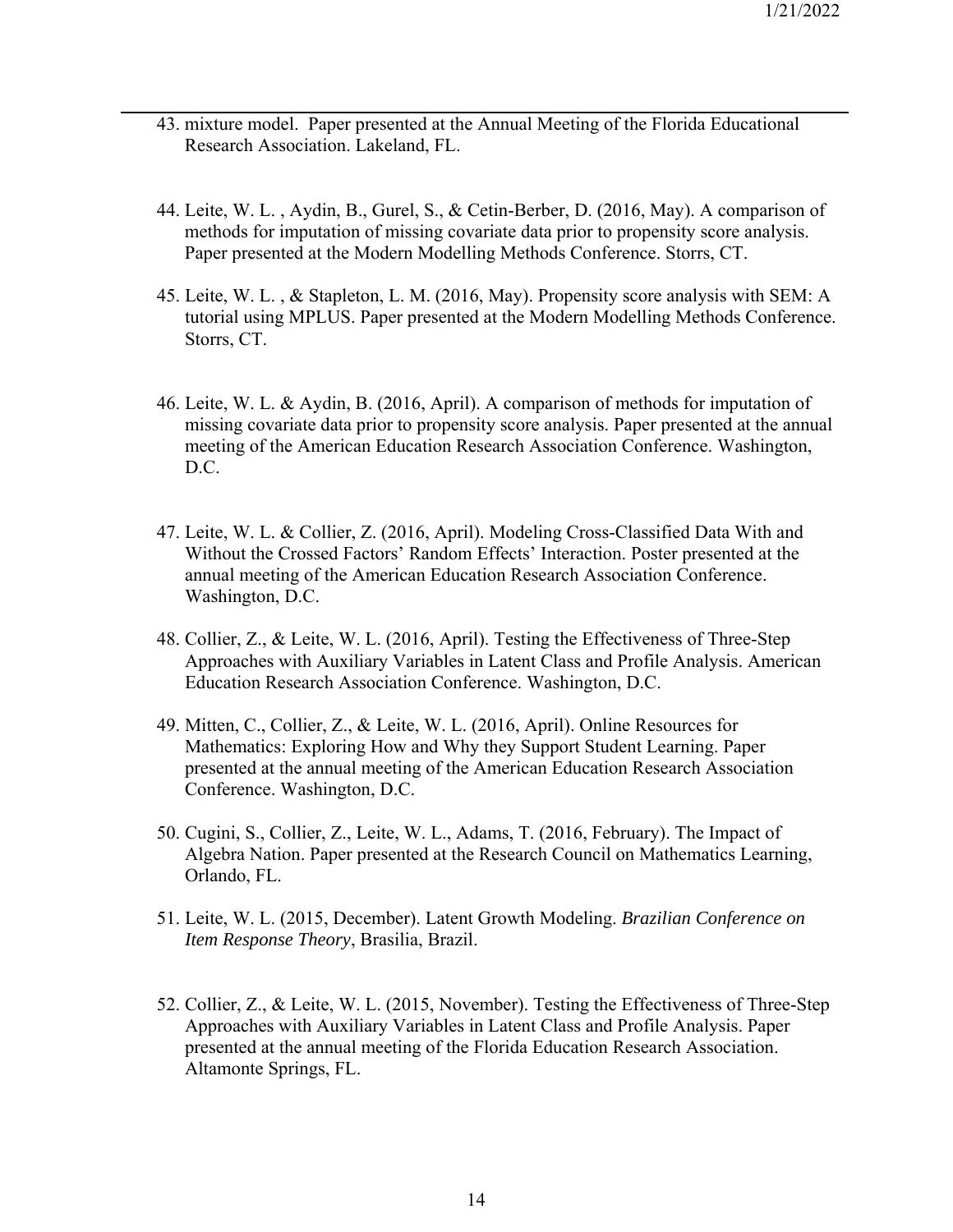- 53. Mitten, C., Collier, Z., & Leite, W. L. (2015, November). Online Resources for Mathematics: Exploring How and Why they Support Student Learning. Paper presented at the annual meeting of the Florida Education Research Association. Altamonte Springs, FL.
- 54. Su, Y. & Leite, W. L. (2015, April). Testing the Effectiveness of Muthén's Maximum Likelihood (MUML) Estimation Method for Dyadic Data in Multilevel Structural Equation Models. Paper presented at the annual meeting of the American Educational Research Association, Chicago, IL.
- 55. Adams, A., Miller, D., Leite, W. L., & He, J. (2015, April). Developing Teacher Leaders: Reported Behaviors of Participants in a Job-Embedded Master's Degree Program. Paper presented at the annual meeting of the American Educational Research Association, Chicago, IL.
- 56. Kaya, Y. , & Leite, W. L. (2015, April). Longitudinal Cognitive Diagnosis Model Application of Latent Transition Analysis. Paper presented at the annual meeting of the National Council on Measurement in Education, Chicago, IL.
- 57. Su, Y. & Leite, W. L. (2014, November). Testing the Effectiveness of Muthén's Maximum Likelihood (MUML) Estimation Method for Dyadic Data in Multilevel Structural Equation Models. Paper presented at the annual meeting of the Florida Educational Research Association, Cocoa Beach, FL.
- 58. Adams, A., Ross, D., Leite, W. L., Jimenez, F. (2014, April). Evaluating the Impact of an Online, Job-Embedded Graduate Program for Practicing Teachers on Student Achievement. Paper presented at the annual meeting of the American Educational Research Association, Philadelphia, PA.
- 59. Aydin, B., Algina, J., & Leite, W. L. (2014, April). Methods to Detect Treatment Effect in Cluster Randomized Trials. Paper presented at the annual meeting of the American Educational Research Association, Philadelphia, PA.
- 60. Gurel, S., & Leite, W. L.(2014, April). Evaluation of Propensity Score Strategies With Multilevel Data When Treatment Assignment Mechanism Varies Between Clusters, Paper presented at the annual meeting of the American Educational Research Association, Philadelphia, PA.
- 61. Leite, W. L., Gurel, S., & Stapleton, L. M. (2014, April). An Evaluation of Growth Models With Propensity Score Weighting for Longitudinal Observational Data. Paper presented at the annual meeting of the American Educational Research Association, Philadelphia, PA.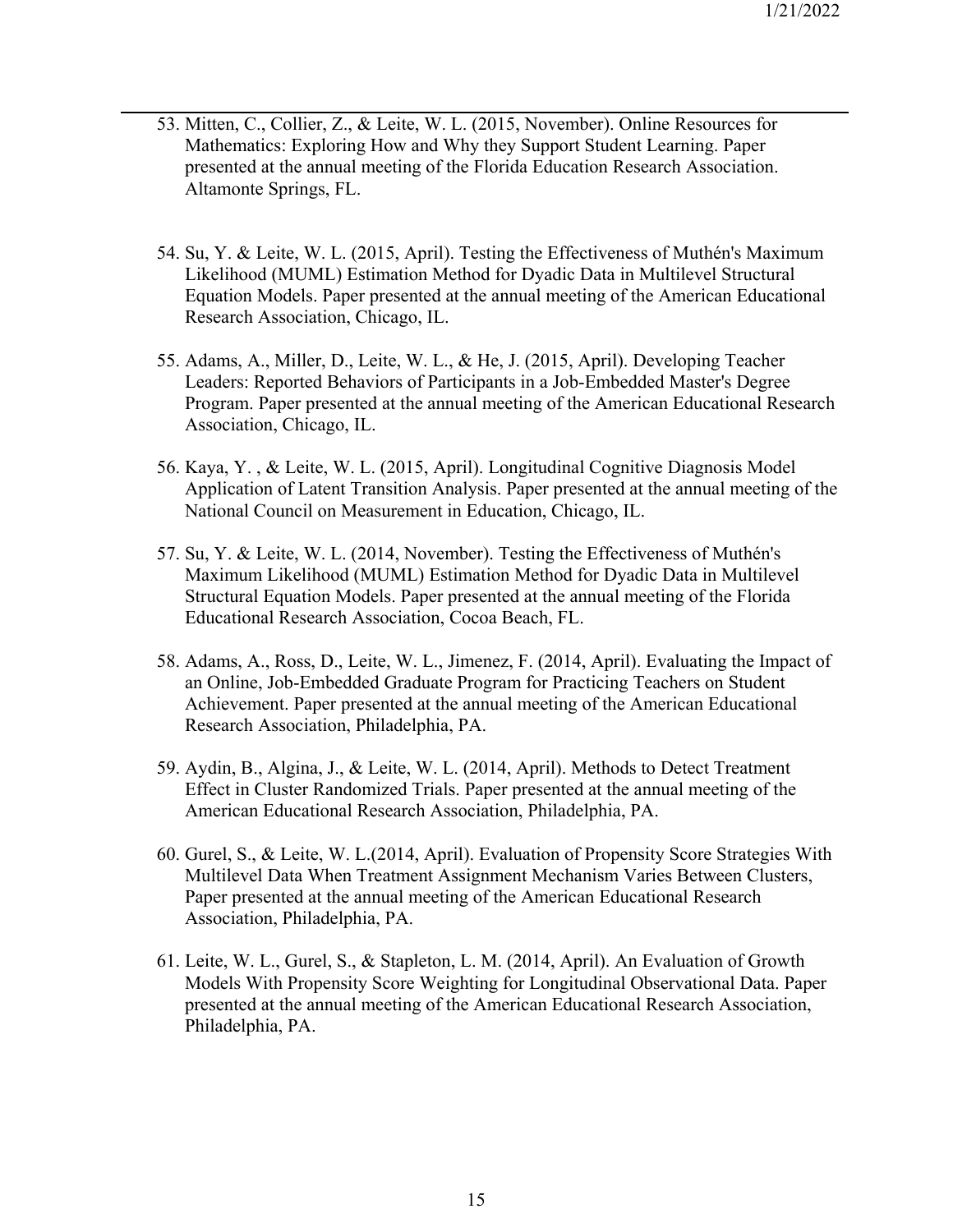- 62. Tingir, S., & Leite, W. L. (2014, April). The performance Genetic Matching to Reduce Selection Bias in Observational Studies. Paper presented at the annual meeting of the American Educational Research Association, Philadelphia, PA.
- 63. Smith, S., Amatea, E., Leite, W. L., Kaya, Y., & Mixon, K. (2014, April). Family-School Involvement: Rational Processes Influencing Children's Social-Emotional and Academic Development. Paper presented at the annual meeting of the American Educational Research Association, Philadelphia, PA.
- 64. Chang, Y., Ko, Y. J., & Leite, W. (2014, May). Propensity score analysis in structural equation modeling: A new approach dealing with selection bias in quasi-experimental studies. 2014 North American Society for Sport Management Conference (NASSM), Pittsburgh, PA.
- 65. Jimenez, F. A., Leite, W. L. (2013, April). *Estimating program effects with the interrupted time-series design and multilevel models: An application to the evaluation of a job-embedded master's degree program for teachers.* Paper presented at the annual meeting of the American Educational Research Association, San Francisco, CA.
- 66. Gao, M., & Leite, W. L. (2013, April). *The Performance of Model Fit Indices with Multilevel Factor Mixture Models: A Monte Carlo simulation study.* Paper presented at the annual meeting of the American Educational Research Association, San Francisco, CA.
- 67. Hu, J., & Leite, W. L. (2013, April). *An Evaluation of the Use of Covariates to Assist in Class Enumeration in Growth Mixture Modeling*. Paper presented at the annual meeting of the American Educational Research Association, San Francisco, CA.
- 68. Leite, W. L., Aydin, B. & Gurel, S. (2013, April). *A comparison of propensity score methods for evaluating the effects of programs with multiple versions.* Paper presented at the annual meeting of the American Educational Research Association, San Francisco, CA.
- 69. Jimenez, F. A., Leite, W. L. (2012, November). Estimating program effects with the interrupted time-series design and multilevel models: An application to the evaluation of a job-embedded master's degree program for teachers. Paper presented at the Annual Meeting of the Florida Educational Research Association, Gainesville, Florida.
- 70. Matos, D. A. S., Brown, G. T. L., Leite, W., & Cirino, S. (2012, August). Assessment in Brazilian higher education: Validation of a Portuguese version of the Students' Conceptions of Assessment (SCoA-VI) inventory. Paper presented at the biannual meeting of the SIG Assessment & Evaluation, European Association for Research in Learning Instruction, Brussels, BE.
- 71. Leite, W. L., Jimenez, F., Kaya, Y., Sandbach, & MacInnes, J. W. (2012, May). *A Comparison of Propensity Score Methods for the Estimation of Treatment Effects with*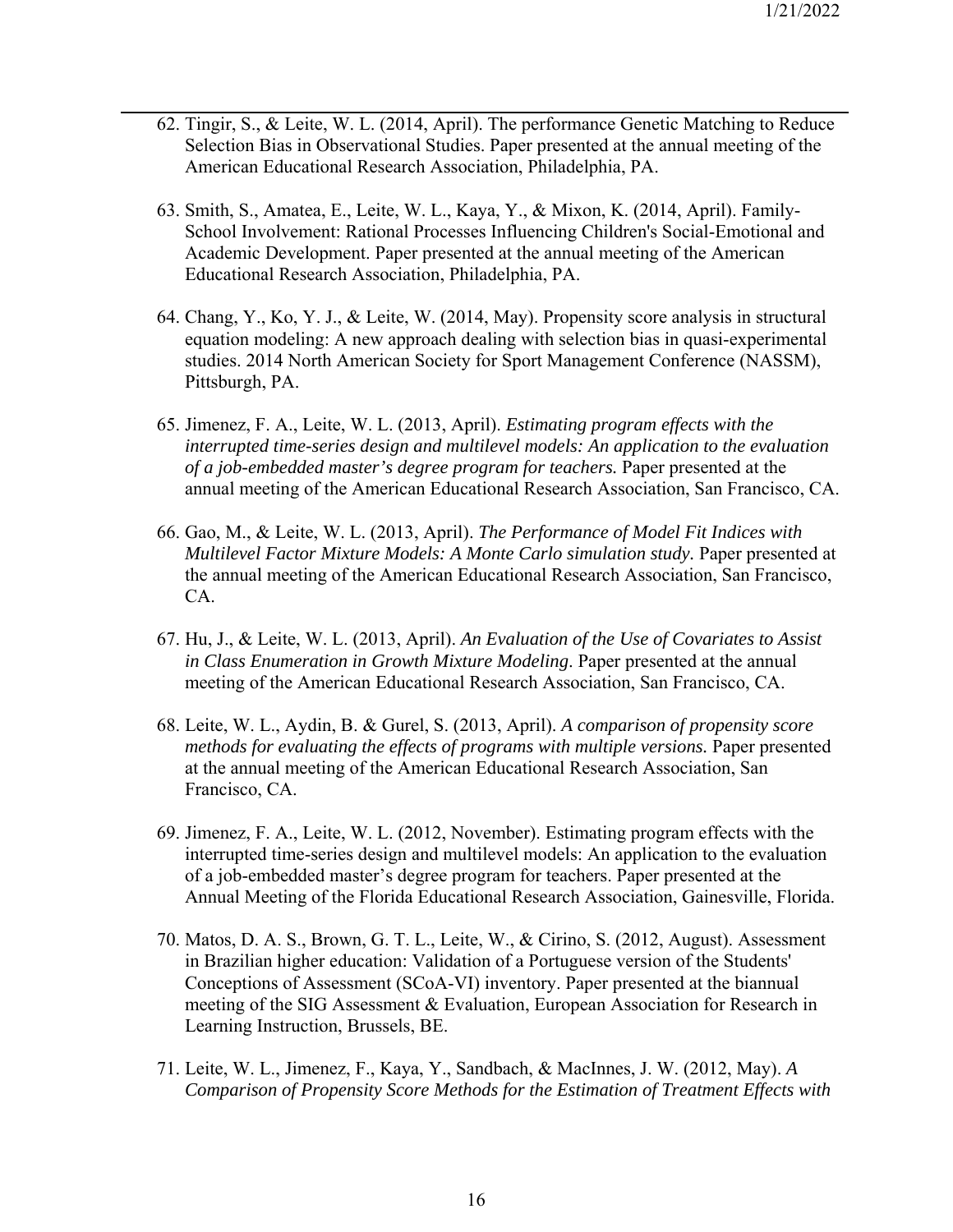*Multilevel Observational Data.* Paper presented at the Modern Modeling Methods Conference, Storrs, CT.

- 72. Barnes, T. B., Leite, W. L., &, Smith, S. W. (2012, April). *A quasi-experimental analysis of school-wide violence prevention programs*. Paper presented at the annual meeting of the American Educational Research Association, Vancouver, BC.
- 73. Gurel, S., & Leite, W. L. (2012, April). *The performance of propensity score methods to estimate the average treatment effect in observational studies with selection bias: a Monte Carlo simulation study.* Paper presented at the annual meeting of the American Educational Research Association, Vancouver, BC.
- 74. Kaya, Y., & Leite, W. L. (2012, April). *Evaluation of the use of propensity scores in mediation analysis.* Paper presented at the annual meeting of the American Educational Research Association, Vancouver, BC.
- 75. Leite, W. L., Sandbach, R., & Palardy, G. (2012, April). *Teachers' Graduate Education and Experience Affecting Elementary Student Achievement: A Crossed Random Effects Growth Model.* Paper presented at the annual meeting of the American Educational Research Association, Vancouver, BC.
- 76. Matos, D. A. S., Cirino, S. D., Brown, G. T. L., Leite, W. L. (2011, September). A avaliação no ensino superior: concepções múltiplas de estudantes brasileiros. [Assessment in Higher Education: multiple conceptions of Brazilian Students.]. Paper presented at the VI Reunião da Associação Brasileira de Avaliação Educacional - ABAVE [6th Meeting of the Brazilian Association for Educational Evaluation], Fortaleza, Brazil.
- 77. Leite, W. L., Jimenez, F., Kaya, Y., Sandbach, R., & MacInnes, J. (2011, April). *The use of propensity score matching to reduce selection bias in multilevel designs: A Monte Carlo evaluation of matching methods*. Paper presented at the annual meeting of the American Educational Research Association, New Orleans, LA.
- 78. Adams, A., Ross, D.D., Swain, C., Dana, N.F., Leite, W., Sandbach, R. (2011, April). *Preparing Teacher Leaders in Job-Embedded Graduate Program: Changes Within and Beyond the Classroom Walls.* Paper to be presented at the annual meeting of the American Educational Research Association, New Orleans, LA.
- 79. Leite, W. L., MacInnes, J. W., Jin, R., Sandbach, R., & Shi, Y. (2010, April). *Estimating time-varying treatment effects in observational studies: An evaluation of the performance of cross-classified growth curve models with inverse probability-oftreatment weights* . Paper presented at the Annual Meeting of the American Educational Research Association, Denver, CO.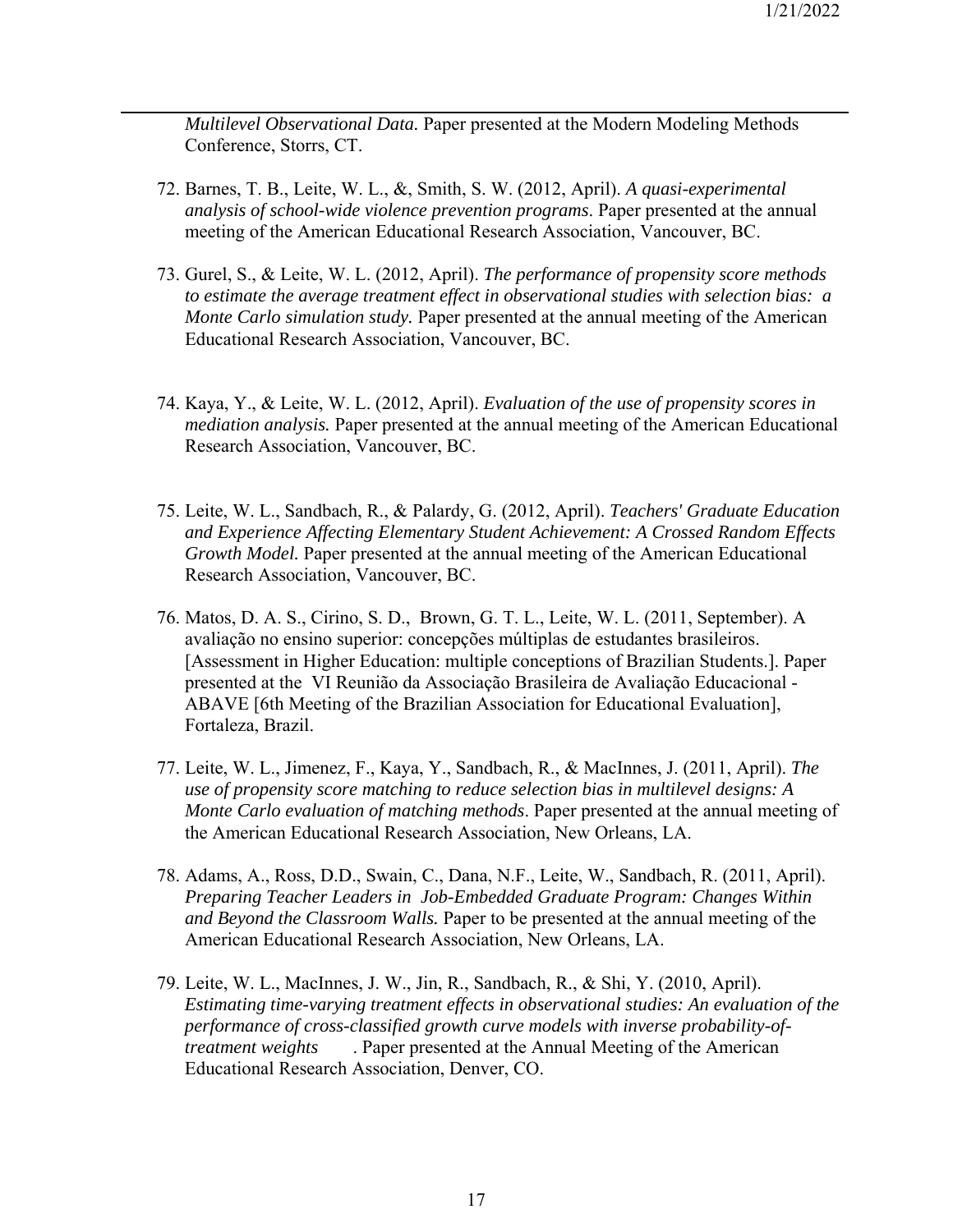- 80. Leite, W. L., Stapleton, L. M., Beretvas, S. N., & Algina, J. (2010, April). *Analyzing cross-classified data structures without a cross-classified random effects model: An evaluation of design-based methods.* Paper presented at the Annual Meeting of the American Educational Research Association, Denver.
- 81. Leite, W. L., MacInnes, J. W., Jin, R., & Sandbach, R. (2010, April). *Estimating treatment effects in observational longitudinal studies: The performance of a latent growth model for multiple matched groups.* Paper presented at the Annual Meeting of the American Educational Research Association, Denver.
- 82. MacInnes, J., Adams, A., Leite, W. L., & Ross, D. (2009, April). *Do students benefit equally from comprehensive school reform? A comparison of student gains in reading and mathematics achievement.* Paper presented at the Annual Meeting of the American Educational Research Association, San Diego.
- 83. Leite, W. L., & Marcoulides, G. A. (2009, April). *Using the Ant Colony Optimization Algorithm for specification searches: A comparison of criteria.* Paper presented at the Annual Meeting of the American Educational Research Association, San Diego.
- 84. Leite, W. L., Jackman, M. G., West-Olatunji, C., & MacInnes, J. W. (2009, April). *Identifying the effect of school mobility on the academic growth of elementary school children*. Paper presented at the Annual Meeting of the American Educational Research Association, San Diego.
- 85. Jackman, M. G., & Leite, W. L. (2009, April). *Estimating latent interactions between exogenous constructs measured by large or unequal numbers of observed variables.* Paper presented at the Annual Meeting of the American Educational Research Association, San Diego.
- 86. Underhill, J., & Leite, W. L. (2009, April). *Effect of misspecification of growth trajectory on class identification in growth mixture models.* Paper presented at the Annual Meeting of the American Educational Research Association, San Diego.
- 87. Zhang, O., & Leite, W. L. (2009, April). *Evaluating the effect of reliability changes across time on the trait-state-occasion model.* Paper presented at the Annual Meeting of the American Educational Research Association, San Diego.
- 88. Zuo, Y., & Leite, W. L. (2009, April). *Modeling latent interaction effects in multilevel structural equation models.* Paper presented at the Annual Meeting of the American Educational Research Association, San Diego.
- 89. Ward, J.T., Boman, J., Gibson, C., & Leite, W.L. (2009, March). *An item response analysis of the Retrospective Behavioral Self-Control scale.* Paper presented at the Academy of Criminal Justice Sciences, Boston, Massachusetts.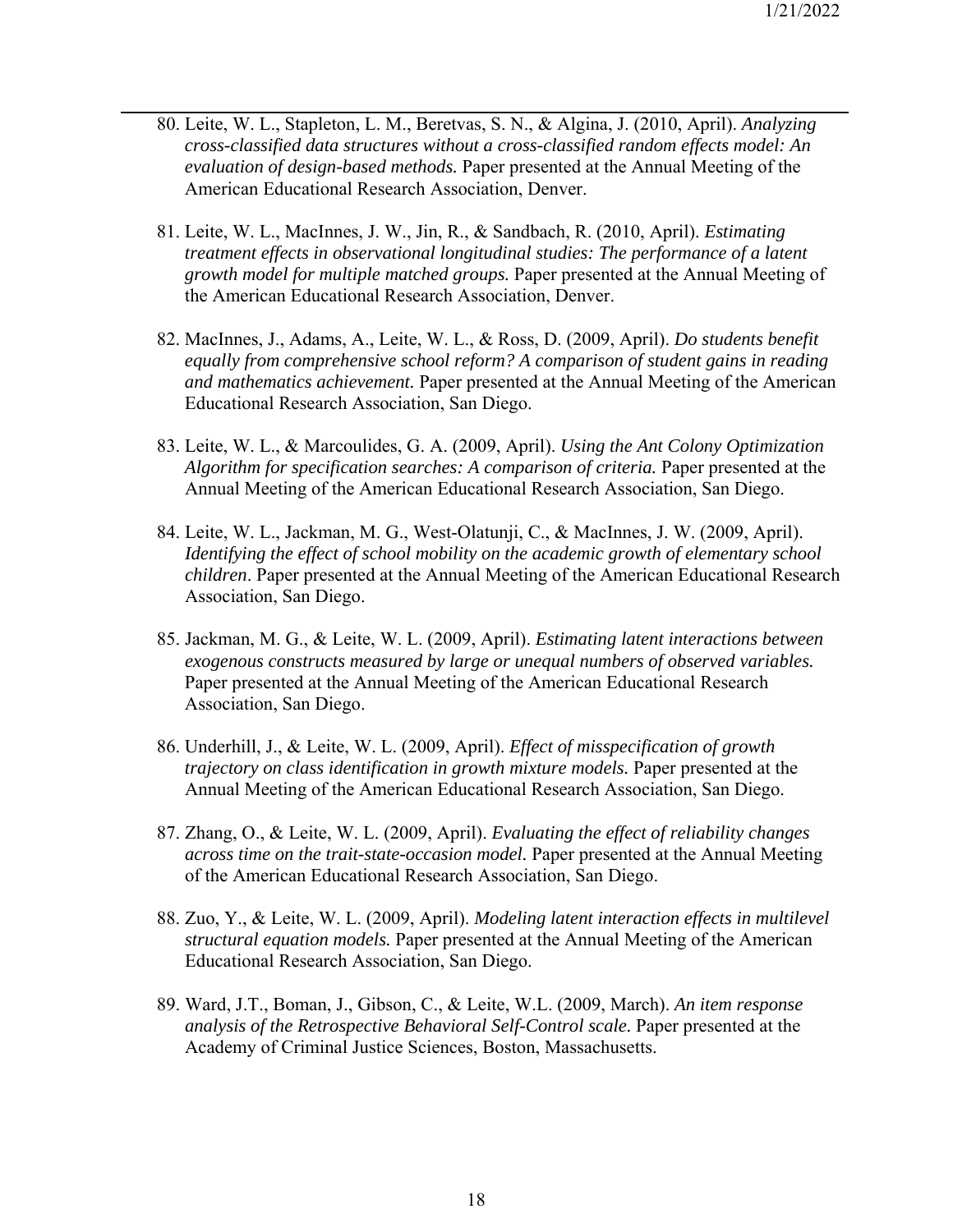- 90. Leite,W. L., Sandbach, R., Jin, R., MacInnes, J. W., & Jackman, M. (2009, November). Estimating treatment effects in observational longitudinal studies: The performance of latent growth models for multiple matched groups. Paper presented at the annual meeting of the Florida Educational Research Association, Orlando.
- 91. West-Olatunji, C. A., Goodman, R. D., Sanders, T., Leite, W. L., & Reid, L. (2008, November). The impact of African American parenting behaviors on the academic achievement of their primary school children, Paper presented at the annual meeting of the Florida Educational Research Association, Orlando.
- *92.* Leite, W. L., Adams, A., Ross, D., Butler, T., & MacInnes, J. W. (2008, March). *Impact of comprehensive school reform on student achievement in high poverty elementary schools.* Paper presented at the Annual Meeting of the American Educational Research Association, New York.
- 93. Leite, W. L., & Jackman, M. G. (2008, March). *The use of propensity scores with latent growth models to estimate time-varying treatment effects.* Paper presented at the Annual Meeting of the American Educational Research Association, New York.
- 94. Leite, W. L., & Cooper, L. (2007, August). *Diagnosing social desirability bias with structural equation mixture models.* Poster session presented at the Annual Meeting of the American Psychological Association, San Francisco.
- 95. Huang, I., Shenkman, B., Knapp, C., Leite, W. L. (2007, June). *Meaningful comparisons between ratings of children's health outcomes by parents and children.* Paper presented at the Annual Research Meeting of the Academy Health, Orlando.
- 96. Leite, W. L. (2007, April). *A comparison of different approaches to include timeinvariant and time-varying predictors in latent growth models.* Paper presented at the Annual Meeting of the American Educational Research Association, Chicago.
- 97. Leite, W. L., & Huang, I. (2007, April). *Item selection for the development of short forms of scales using an Ant Colony Optimization algorithm.* Paper presented at the Annual Meeting of the American Educational Research Association, Chicago.
- 98. Shi, Y., Leite, W. L., Algina, J. (2007, April). *The impact of omitting the crossclassified factors interaction in CCREM.* Paper to be presented at the Annual Meeting of the American Educational Research Association, Chicago.
- 99. Hudson, R. F., Lane, H. B., & Leite, W. L. (2007, February). *Teacher knowledge of reading fluency and students' growth in decoding and reading fluency*. Paper presented at the annual Pacific Coast Research Conference, Coronado, CA.
- 100. Adams, A., Ross, D., Quinn, D., Dana, N., Leite, W. L., & Pemberton, D. (2007, January). *PLC reform in high poverty elementary schools: Formative and*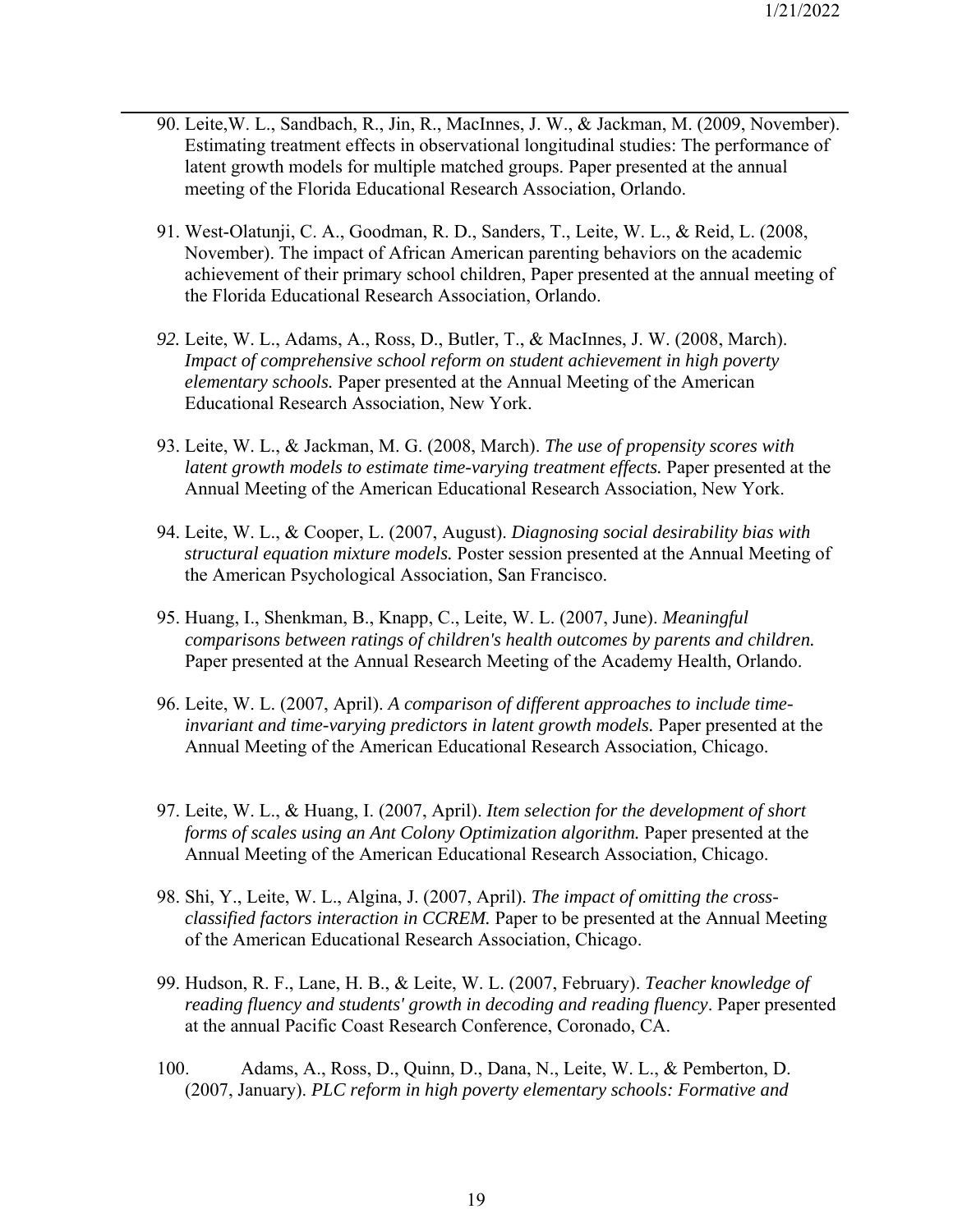*summative assessment of impact.* Presentation at the NSRF Research Forum, Seattle, WA.

- 101. Ross, D., Adams, A., Quinn, D., Dana, N., Leite, W. L., & Pemberton, D. (2007, January). *Enhancing achievement in high poverty schools through building professional learning communities.* Paper presented at the Holmes Conference. San Antonio, TX.
- 102. Matos, D. A. S., Cirino, S. D., Leite, W. L. (2007, April) . Um estado da arte sobre os instrumentos de avaliação do ambiente de aprendizagem da sala de aula. [The state of art of instruments for evaluation of classroom learning environments]. Paper presented at the VIII Congresso Nacional de Psicologia Escolar e Educacional [8th National Conference of School and Educational Psychology], São João del-Rei, Brazil.
- 103. Matos, D. A. S., Cirino, S. D., Leite, W. L. (2007, April). A Percepção dos Alunos do Comportamento Comunicativo do Professor de Ciências. [Student perceptions of the communication behavior of science teachers]. Paper presented at the VIII Congresso Nacional de Psicologia Escolar e Educacional [8th National Conference of School and Educational Psychology], São João del-Rei, Brazil.
- 104. Matos, D. A. S., Leite, W. L., & Cirino, S. D. (2006, July). A cross-validation of the Teacher Communication Behavior Questionnaire (TCBQ) with a Brazilian sample.Paper presented at the 5th International Testing Commission Conference, Brussels, Belgium.
- 105. Leite, W. L., & Stapleton, L. M. (2006, April). *Sensitivity of fit indices to detect misspecifications of growth shape in latent growth modeling.* Paper presented at the Annual Meeting of the American Educational Research Association, San Francisco.
- 106. Leite, W. L. (2006, April). *A comparison of latent growth models for constructs measured by multiple items.* Paper presented at the Annual Meeting of the American Educational Research Association, San Francisco.
- 107. Whitaker, T. A., Beretvas, S. N., & Leite, W. L. (2006, April). *A model for longitudinal dyadic data: A comparison using HLM versus SEM.* Paper presented at the Annual Meeting of the American Educational Research Association, San Francisco, CA.
- 108. Leite, W. L., & Beretvas, S. N. (2004, April). *The performance of multiple imputation for Likert-type items with missing data.* Paper presented at the Annual Meeting of the American Educational Research Association, San Diego, CA.
- 109. Leite, W. L., & Beretvas, S. N. (2003, April). *A construct validation study of the Marlowe-Crowne Social Desirability Scale and the Balanced Inventory of Desirable Responding.* Paper presented at the Annual Meeting of the American Educational Research Association, Chicago.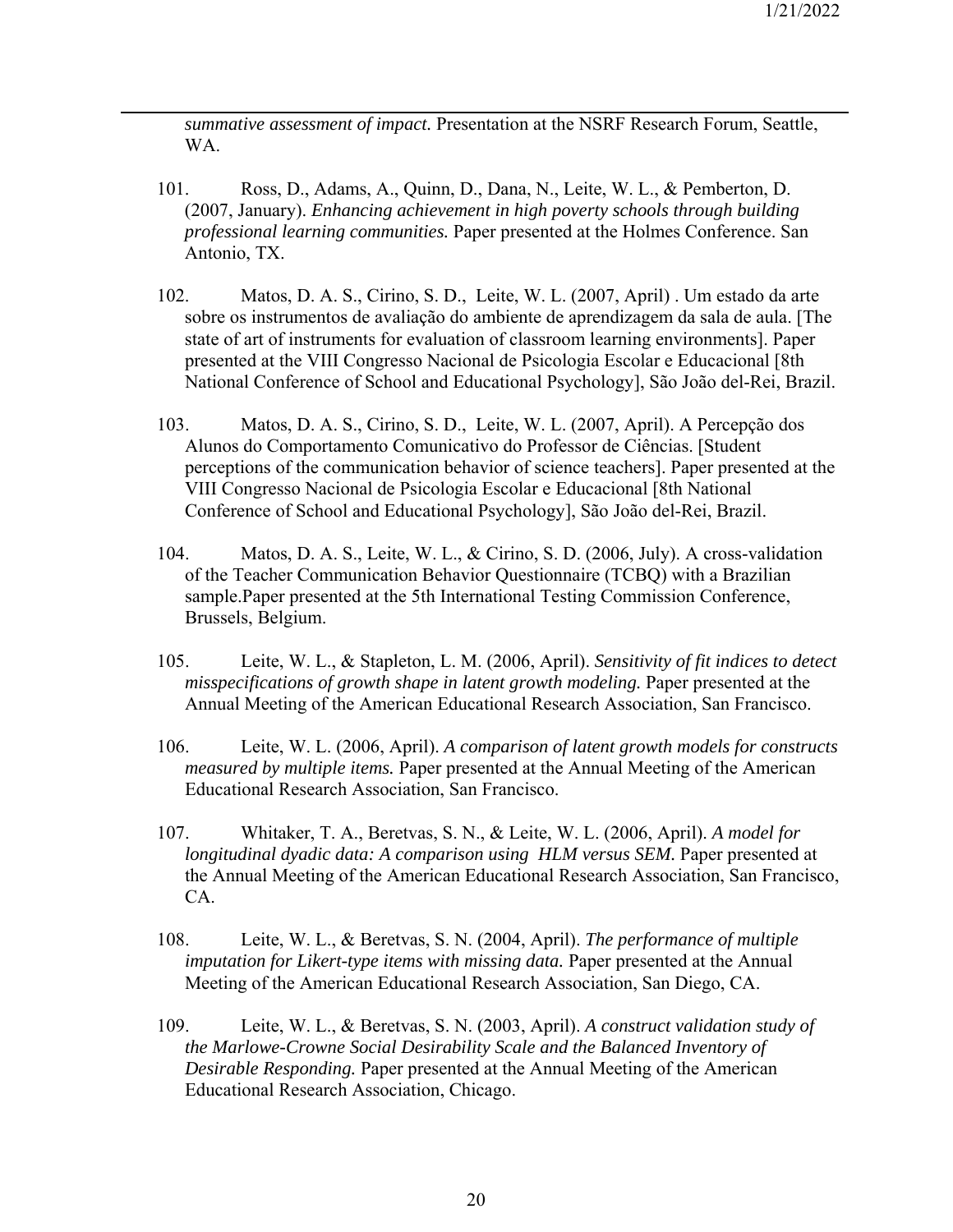- 110. Sperling, R. A. & Leite, W. L. (2003, February). *Evaluation or exploitation?: How the misuse and under-evaluation of multi-cultural service-learning impact trainees and communities*. Paper presented at the 20<sup>th</sup> Anniversary Teachers College Winter Roundtable on Cross-Cultural Psychology and Education, New York.
- 111. Beretvas, S. N. Meyers, J. L., & Leite, W. L. (2002, February). A reliability generalization study of the Marlowe-Crowne Social Desirability Scale. Paper presented at the annual conference of the Southwest Educational Research Association, Austin, TX.
- 112. Goulart, I. B., & Leite, W. L. (2000, July). Movimentos emergentes na área de recursos humanos: A qualificação profissional. [Emergent movements in the area of human resources: Professional qualification.]. Poster session presented at the 52nd annual meeting of the Brazilian Society for the Progress of Science, Brasilia, DF, Brazil.
- 113. Leite, W. L., & Goulart, I. B. (1999, October). Qualidade de vida no trabalho: Uma análise da experiência de empresas brasileiras. [Quality of Life at Work: An analysis of the experience of Brazilian organizations]. Poster session presented at the 29th Annual Meeting of the Brazilian Society of Psychology, Campinas, SP, Brazil.

## **Grants Funded**

**Title:** Precision Education: The Virtual Learning Lab **Dates:** 7/1/2016 – 6/31/2021 **Sponsor Agency:** Institute of Education Sciences Award number: R305C160004 Objective: Develop and evaluate an adaptive version of the Algebra Nation online learning environment. **Amount:** \$8,994,849 **Role:** PI (7/1/2018 – 6/31/2021), Co-PI (7/1/2016-6/31/2018) Effort: 50% (7/1/208 – 6/31/2021), 25% (7/1/2016-6/31/2018)

**Title**: Enhancing School Resource Officers Effectiveness through Online Professional Development **Dates**: 01/01/18-12/31/20 **Sponsor Agency**: National Institute of Justice **Award number:** 2017-CK-BX-0019 **Objective**: Implement and evaluate an online platform for training of school resource officers **Role:** Co-Principal Investigator (PI: Dorothy Espelage) **Role description**: Coordinate program evaluation, implement analysis of outcomes **Effort:** 10% Annually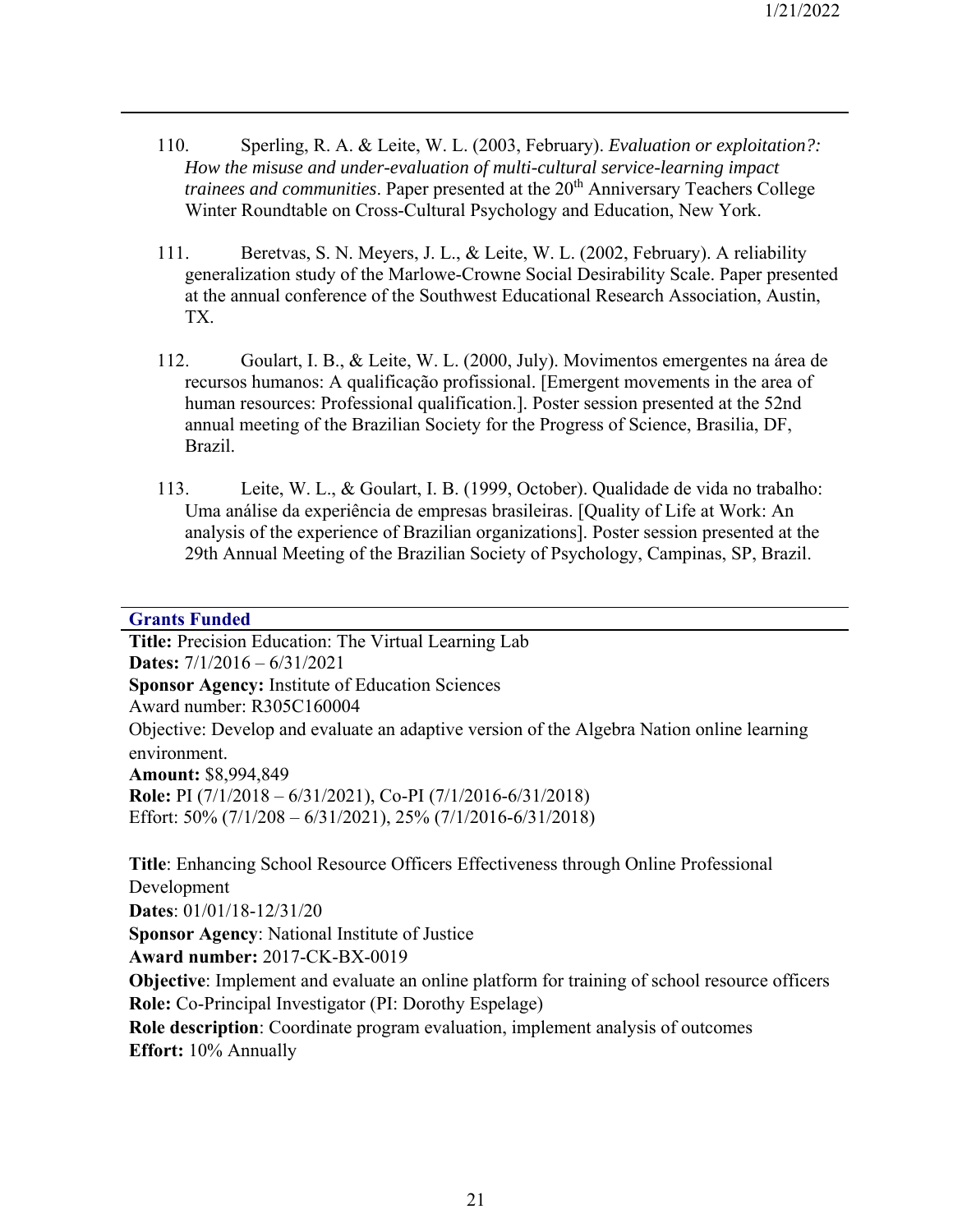**Title**: Prime Online **Dates**: 08/15/18-08/14/22 **Objective**: Implement and evaluate the PRIME Online program **Sponsor Agency**: Institute of Education Sciences **Award number**: R324A180135 **Role:** Co-principal investigator (PI: Cynthia Griffin) **Role Description**: Responsible for the statistical analysis **Effort**: 10% Annually

**Title:** BEST in CLASS Web: A Web-based Intervention Supporting Early Childhood Teachers' Use of Evidence-based Practices with Young Children at Risk for Emotional/Behavioral Disorders **Dates:** 8/1/2016 – 7/31/2019 **Sponsor Agency:** Institute of Education Sciences **Award number:** R324A160158 **Amount:** \$1,500,000 **Role:** Statistician (PI: Maureen Conroy) **Role description:** Coordinate analysis of quantitative data **Effort:** 5% in Year 3

**Title:** Pay for Performance **Dates:** 8/1/2018- 11/30/2018 **Sponsor Agency:** Florida's Office of Early Learning **Amount:** \$411,945 **Role:** Co-Principal Investigator (PI: Phillip Poekert)

**Title:** Pay for Performance **Dates:** 8/1/2016– 9/15/2017 **Sponsor Agency:** Florida's Office of Early Learning **Amount:** \$1,977,453.00 **Role:** Co-Principal Investigator

**Title:** Pay for Performance **Dates:** 10/30/2015 – 9/15/2016 **Sponsor Agency:** Florida's Office of Early Learning **Amount:** \$1,795,843 **Role:** Co-Principal Investigator (PI: Phillip Poekert)

**Title:** MSP Palm Beach **Dates:** 7/1/2015 – 6/30/2016 **Sponsor** Agency: Florida Department of Education **Amount:** \$499,917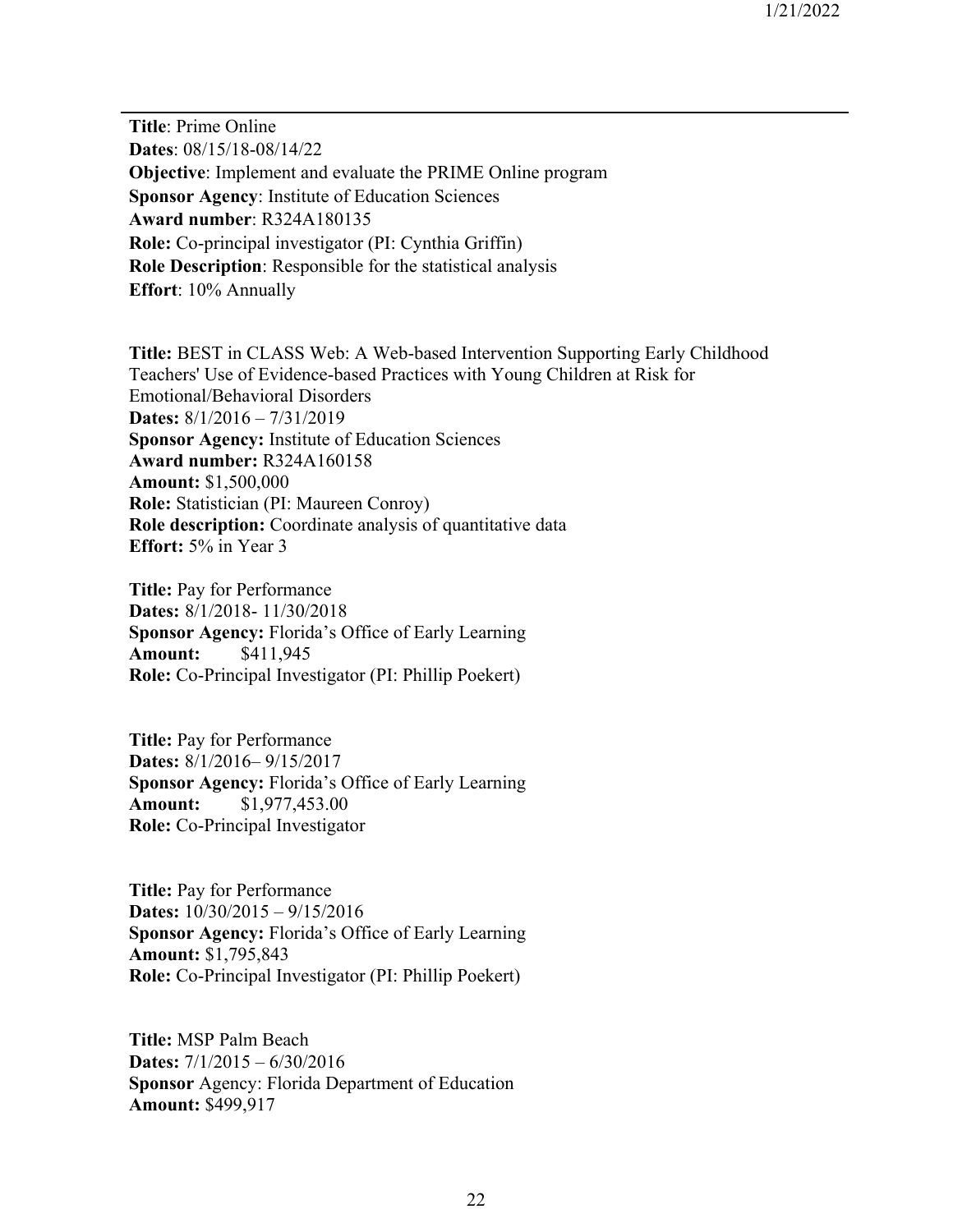**Role:** Co-Principal Investigator

Title: PBC STEM Initiative - Community (Yr3) Dates: 6/1/2015- 6/30/2016 Agency: Florida Department of Education Amount: \$238,573 Role: Evaluator

**Title:** Postdoctoral research training fellowship in early intervention and early learning in special education at the University of Florida **Dates:** May 2012 – May 2015 **Sponsor Agency:** Institute of Educational Sciences **Award Number: R324B120002 Amount:** \$648,484 **Role**: Co-Principal Investigator

**Title:** Using item response theory to improve children's quality of life assessment **Dates:** August 2010 - July 2012 **Sponsor Agency:** National Institute of Health **Amount:** \$383,567 **Role:** Investigator

**Title:** The use of inverse probability-of-treatment weighting with growth curve models for the estimation of time-varying treatment effects: The impact of nonlinear growth. **Dates:** August 2009 – March 2010 **Sponsor Agency:** College Research Incentive Fund award, College of Education, University of Florida **Amount:** \$4,678.25 **Role:** Principal Investigator

**Title:** Combining latent growth modeling with propensity score matching to estimate the timevarying effect of student mobility **Dates:** May 2008 – April 2009 **Sponsor Agency:** American Educational Research Association/ National Center for Educational Statistics **Amount:** \$20,000 **Role:** Principal Investigator

# **Other Funded Proposals**

**Title**: Understanding Data: A Course Proposal for Addressing the Grand Challenge of Data Literacy **Sponsor Agency**: University of Florida **Effective Date**: Fall 2014 **Amount**: \$31,250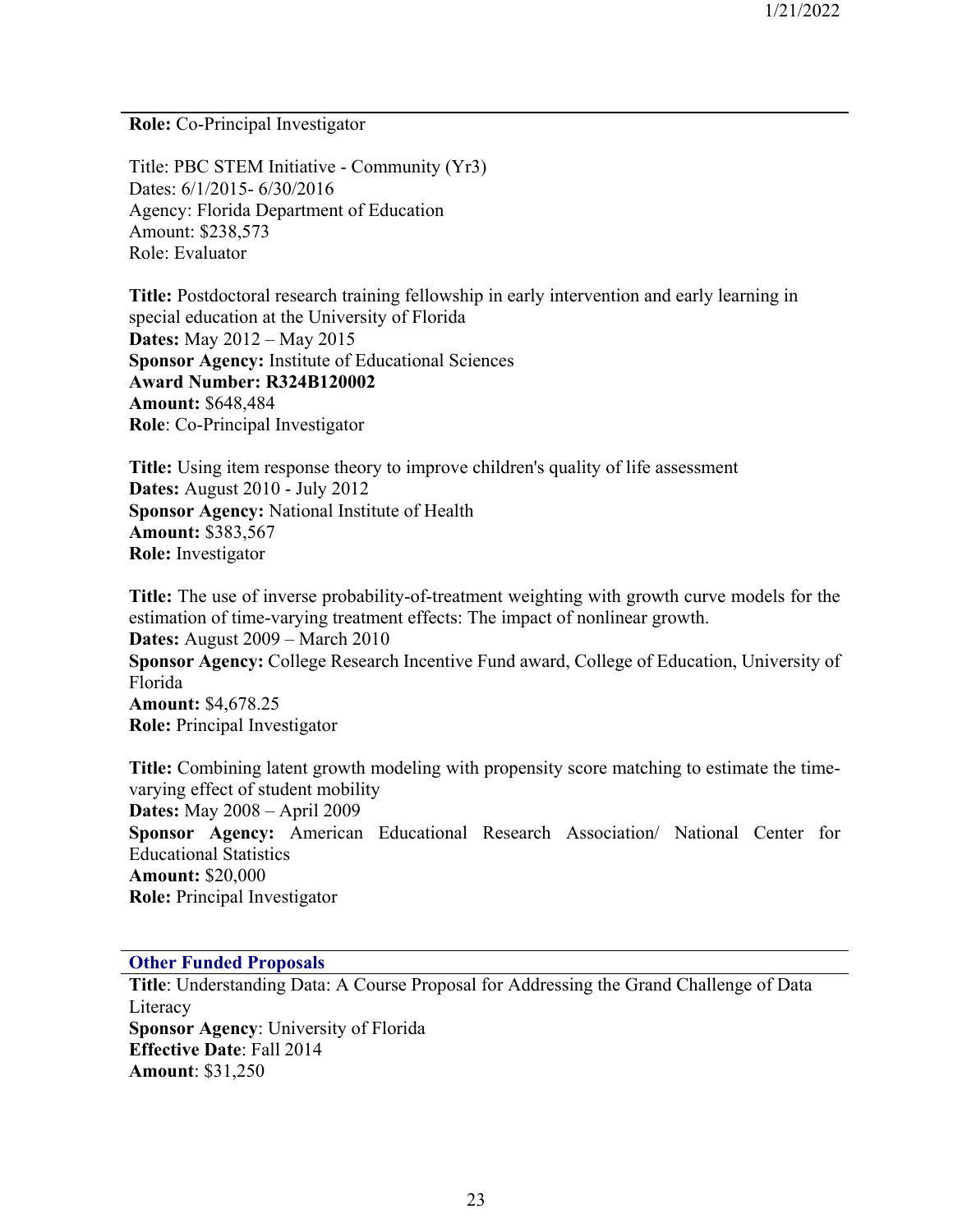### **Awards**

## 2015-2018

**University of Florida Research Foundation Professor** 

## 2015

**Most distinguished paper: Testing the Effectiveness of Three-Step Approaches with Auxiliary Variables in Latent Class and Profile Analysis by Zachary K. Collier and Walter L. Leite** 

2015 Annual Meeting of the Florida Educational Research Association

2009

**Most distinguished paper: Estimating Treatment Effects in Observational Longitudinal Studies: The Performance of Latent Growth Models for Multiple Matched Groups by Walter L. Leite, Robert Sandbach, Rong Jin, Jann MacInnes, Grace-Anne Jackman**  2009 Annual Meeting of the Florida Educational Research Association

#### **Teaching**

| EDF6400 - Foundations of Educational Research: Overview                            |
|------------------------------------------------------------------------------------|
| EDF6402 – Quantitative Foundations of Educational Research: Inferential Statistics |
| EDF6403 - Quantitative Foundations of Educational Research                         |
| EDF6471 - Survey Design and Analysis in Educational Research                       |
| EDF7439 – Item Response Theory                                                     |
| EDF7412 – Structural Equation Modeling                                             |
| EDF7413 - Advanced Topics in Structural Equation Modeling                          |
| EDF7474 – Multilevel Modeling                                                      |
| EDF7482 - Quasi-Experimental Design and Analysis in Education                      |
|                                                                                    |

#### **Advisory and Editorial Boards**

## **2020 – present**

Member of the advisory board of the Lastinger Center for Learning

#### **2015 – present**

Member of the advisory board of the University of Florida Informatics Institute

#### **2018 – present**

Member of the editorial board of Structural Equation Modeling: A Multidisciplinary Journal

#### **2009 - present**

Member of the editorial board of the Journal of Experimental Education **Service to profession**